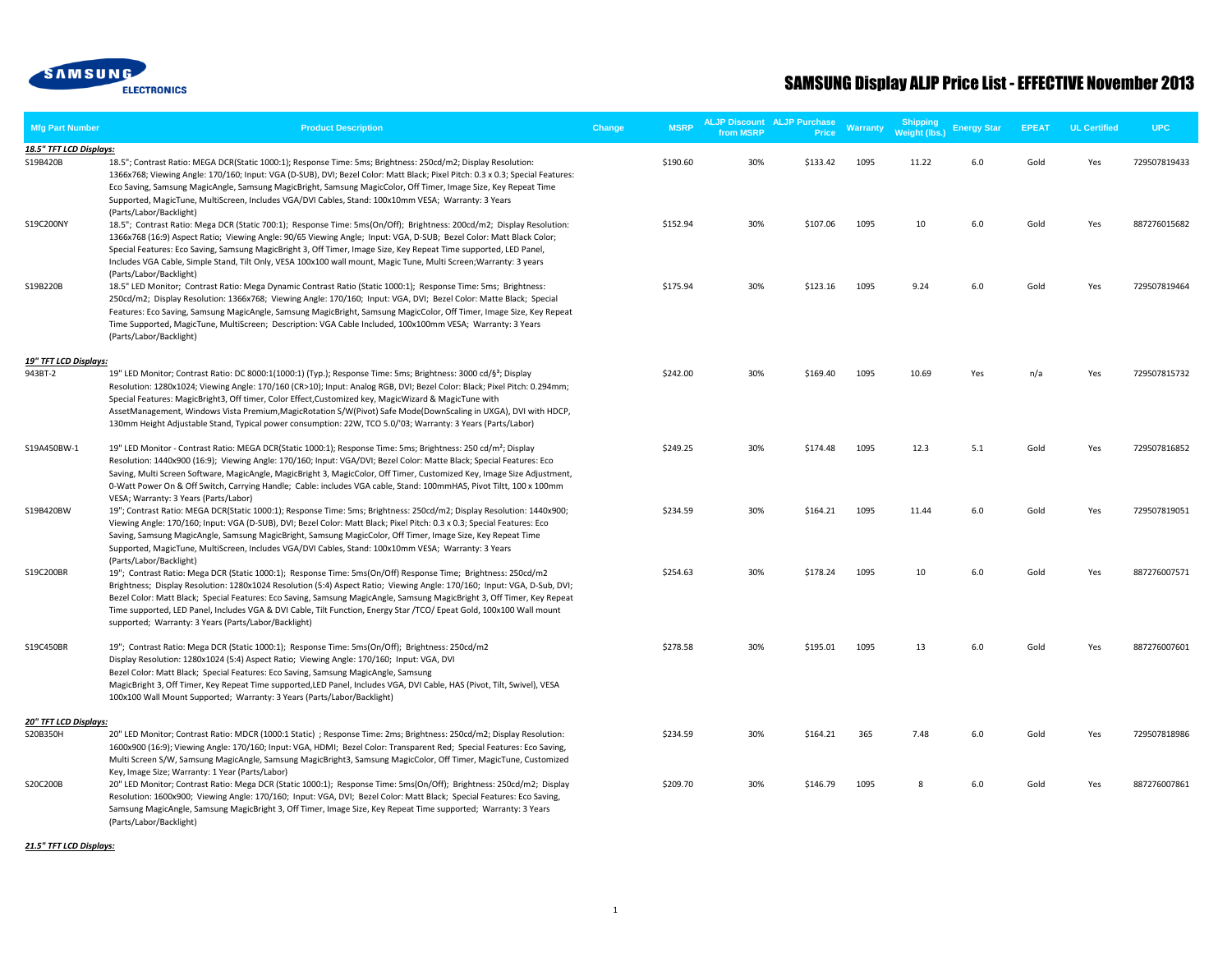

| <b>Mfg Part Number</b>               | <b>Product Description</b>                                                                                                                                                                                                                                                                                                                                                                                                                                                                                                                                                                                     | Change | <b>MSRP</b> | from MSRP | <b>ALJP Discount ALJP Purchase</b><br>Price | <b>Warranty</b> | <b>Shipping</b><br>Weight (lbs.) | <b>Energy Star</b> | <b>EPEAT</b> | <b>UL Certified</b> | UPC          |
|--------------------------------------|----------------------------------------------------------------------------------------------------------------------------------------------------------------------------------------------------------------------------------------------------------------------------------------------------------------------------------------------------------------------------------------------------------------------------------------------------------------------------------------------------------------------------------------------------------------------------------------------------------------|--------|-------------|-----------|---------------------------------------------|-----------------|----------------------------------|--------------------|--------------|---------------------|--------------|
| S22A460B-1                           | 21.5" LED Monitor - TAA; Contrast Ratio: Mega DCR (Typical 1000:1); Response Time: 5ms; Brightness: 250cd/m2; Display<br>Resolution: 1920x1080 (16:9); Viewing Angle: 170/160 (CR>10); Input: VGA (D-SUB 15 pin), DVI; Bezel Color: Matt Black;<br>Special Features: Eco Saving, Multi Screen S/W, Samsung MagicAngle, Samsung MagicBright3, Samsung MagicColor, Off<br>Timer, Customized Key, Image Size, OW Mechanical Switch, Carring Hadle Description: LED Panel, Includes VGA cable,<br>Stand: 150mm HAS, Pivot, Tilt, Swivel, VESA 100 x 100mm wall mount; Warranty: 3 Years (Parts/Labor)              |        | \$293.25    | 30%       | \$205.28                                    | 1095            | 13.2                             | 5.1                | Gold         | Yes                 | 729507817859 |
| S22A650D                             | 21.5 in; Contrast Ratio: MEGA DCR(Static 3000:1); Response Time: 8 ms; Brightness: 250cd/m2; Display Resolution:<br>1920x1080; Viewing Angle: 178 / 178; Input: DVI, VGA, Displayport; Bezel Color: Matt Black; Pixel Pitch: 0.24825 x 0.24825;<br>Special Features: "Eco Saving, Multi Screen S/W, Samsung MagicAngle, Samsung MagicBright3, Samsung MagicColor, Off<br>Timer, Customized Key, Image Size, OW Mechanical Switch, Carring Hadle"; Description: LED Panel, Inculdes VGA cables,<br>Stand: 150mm HAS, Pivot, Tilt, Swivel, VESA 100 x 100mm wall mount; Warranty: 3 yr                           |        | \$352.00    | 30%       | \$246.40                                    | 1095            | 13.4                             | 5.1                | Gold         | Yes                 | 729507816715 |
| S22A650S                             | 21.5" LED Monitor; Contrast Ratio: Mega DCR (Typical 3000:1); Response Time: 5ms; Brightness: 250cd/m2; Display<br>Resolution: 1920x1080 (16:9); Viewing Angle: 178/168; Input: VGA (D-SUB 15 pin), DVI, Displayport; Bezel Color: Matt<br>Black; Special Features: Eco Saving, Multi Screen S/W, Samsung MagicAngle, Samsung MagicBright3, Samsung MagicColor,<br>Off Timer, Customized Key, Image Size, OW Mechanical Switch, Carring Hadle; Description: LED Panel, Inculdes VGA cables,<br>Stand: 150mm HAS, Pivot, Tilt, Swivel, VESA 100 x 100mm wall mount, 1Wx2 Speakers, 2xUSB 2.0; Warranty: 3 Years |        | \$366.56    | 30%       | \$256.59                                    | 1095            | 13.64                            | 5.1                | Gold         | Yes                 | 729507817354 |
| S22B350H                             | (Parts/Labor)<br>21.5" LED Monitor; Contrast Ratio: MDCR (1000:1 Static) ; Response Time: 2ms; Brightness: 250cd/m2; Display Resolution:<br>19020x1080; Viewing Angle: 170/160 (CR>10); Input:VGA (D-SUB 15 pin), HDMI; Bezel Color: Transparent Red; Special<br>Features: Eco Saving, Multi Screen S/W, Samsung MagicAngle, Samsung MagicBright3, Samsung MagicColor, Off Timer,<br>MagicTune, Customized Key, Image Size; Warranty: 1 Year (Parts/Labor)                                                                                                                                                     |        | \$278.58    | 30%       | \$195.01                                    | 365             | 9.02                             | 5.1                | Gold         | Yes                 | 729507818283 |
| S22C200B                             | 21.5" LED Monitor; Contrast Ratio: Mega DCR (Static 1000:1); Response Time: 5ms(On/Off); Brightness: 250cd/m2;<br>Display Resolution: 1920x1080 (16:9) Aspect Ratio; Viewing Angle: 170/160; Input: VGA, DVI; Bezel Color: Matt Black;<br>Special Features: Eco Saving, Samsung MagicAngle, Samsung MagicBright 3, Off Timer, Image Size, Key Repeat Time<br>supported; Warranty: 3 Years (Parts/Labor)                                                                                                                                                                                                        |        | \$249.26    | 30%       | \$174.48                                    | 1095            | 10                               | 6.0                | Gold         | Yes                 | 887276007748 |
| S22C200NY                            | 21.5" LED Monitor; Contrast Ratio: Mega DCR (Static 600:1); Response Time: 5ms(On/Off); Brightness: 200cd/m2; Display<br>Resolution: 1920x1080, (16:9) Aspect Ratio; Viewing Angle: 90/65; Input: VGA; Bezel Color: Matt Black; Special Features:<br>Eco Saving, Samsung MagicBright 3, Off Timer, Image Size, Key Repeat Time supported; Warranty: 3 Years (Parts/Labor)                                                                                                                                                                                                                                      |        | \$224.68    | 30%       | \$157.28                                    | 1095            | 10                               | 6.0                | Gold         | Yes                 | 887276015699 |
| S22C450B                             | 21.5" LED Monitor; Contrast Ratio: Mega DCR (Static 1000:1); Response Time: 5ms(On/Off); Brightness: 250cd/m2;<br>Display Resolution: 1920x1080; Aspect Ratio: (16:9); Viewing Angle: 170/160; Input: VGA, DVI; Bezel Color: Matt Black;<br>Special Features: Eco Saving, Samsung MagicAngle, Samsung MagicBright 3, Off Timer, Image Size, Key Repeat Time                                                                                                                                                                                                                                                    |        | \$263.92    | 30%       | \$184.74                                    | 1095            | 13                               | 6.0                | Gold         | Yes                 | 887276853697 |
| S22C450D                             | supported; Warranty 3 Years<br>21.5" LED Monitor; Contrast Ratio: Mega DCR (Static 1000:1); Response Time: 5ms(On/Off); Brightness: 250cd/m2;<br>Display Resolution: 1920x1080 (16:9) Aspect Ratio; Viewing Angle: 170/160; Input: VGA, DVI, Display Port; Bezel Color:<br>Matt Black; Special Features: Eco Saving, Samsung MagicAngle, Samsung MagicBright 3, Off Timer, Image Size, Key Repeat<br>Time supported; Warranty: 3 Years (Parts/Labor)                                                                                                                                                           |        | \$278.58    | 30%       | \$195.01                                    | 1095            | 13                               | 6.0                | Gold         | Yes                 | 887276013480 |
| S22C650D                             | 21.5" LED Monitor; Contrast Ratio Mega DCR (Static 1000:1); Response Time 5MS; Brightness 250cd/m2; Display<br>Resolution 1920x1080; Viewing Angle 178/178; Input VGA, DVI, Display Port; Bezel Color Matt Black; Special Features Eco<br>Saving, Samsung MagicBright 3, Off Timer, Image Size, Key Repeat Time supported, magic Tune, Multi Screen, Magic<br>Rotation Description 21.5, (16:9) Aspect Ratio, 1920x1080, HAS (Tilt, Pivot, Swivel) Stand, AD-PLS LED 3yr Warranty, VGA,                                                                                                                        |        | \$337.23    | 30%       | \$236.06                                    | 1095            | 13                               | 6.0                | Gold         | Yes                 | 887276017808 |
| S22C650P                             | DVI, Display Port; Warranty 3 year Warranty<br>21.5" LED Monitor; Contrast Ratio: Mega DCR (Static 1000:1); Response Time: 5MS; Brightness: 250cd/m2; Display<br>Resolution: 1920x1080; Viewing Angle: 178/178; Input VGA, Display Port, HDMI, Audio In/Out; Bezel Color: Matt Black;<br>Special Features; Eco Saving, Samsung MagicBright 3, Off Timer, Image Size, Key Repeat Time supported, magic Tune,<br>Multi Screen, Magic Rotation; Warranty; 3 Years (Parts/Labor)                                                                                                                                   |        | \$351.90    | 30%       | \$246.33                                    | 1095            | 13.6                             | 6.0                | Gold         | Yes                 | 887276014999 |
| 22" TFT LCD Displays:<br>S22A450BW-1 | 22" LED Monitor - TAA; Contrast Ratio: MEGA DCR(Static 1000:1); Response Time: 5ms; Brightness: 250cd/m2; Display<br>Resolution: 1680x1050 (16:10); Viewing Angle: 170 / 160; Input: VGA (D-SUB 15 pin), DVI; Bezel Color: Matte Black; Pixel<br>Pitch: 0.24825 x 0.24825; Special Features: "Eco Saving, Multi Screen S/W, Samsung MagicAngle, Samsung MagicBright3,<br>Samsung MagicColor, Off Timer, Customized Key, Image Size, OW Mechanical Switch, Carring Hadle" Description: LED                                                                                                                      |        | \$307.92    | 30%       | \$215.54                                    | 1095            | 13.4                             | 5.1                | Gold         | Yes                 | 729507817286 |

Panel, Embedded Speakers, Includes VGA cable, Stand: 100mm HAS, Pivot, Tilt, VESA 100 x 100mm wall moun; Warranty: 3

Years (Parts/Labor)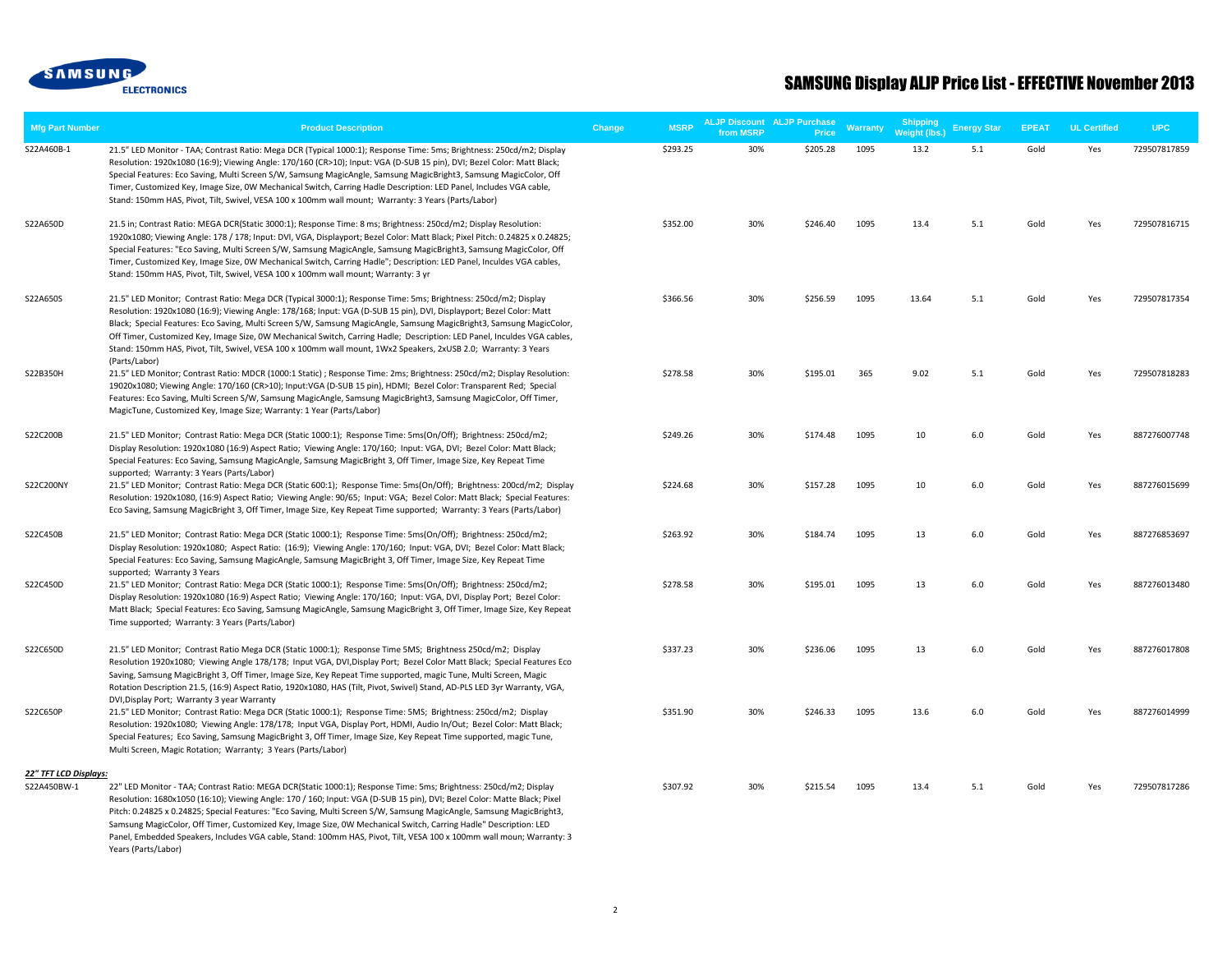

| <b>Mfg Part Number</b>               | <b>Product Description</b>                                                                                                                                                                                                                                                                                                                                                                                                                                                                                                                                                                                                                                                                                                                                                                                                                                                                                                                                                                                                                                                                                                                                                | Change | <b>MSRP</b>            | <b>ALJP Discount ALJP Purchase</b><br>from MSRP | <b>Price</b>           | <b>Warranty</b> | <b>Shipping</b><br><b>Weight (lbs.)</b> | <b>Energy Star</b> | <b>EPEAT</b> | <b>UL</b> Certified | <b>UPC</b>                    |
|--------------------------------------|---------------------------------------------------------------------------------------------------------------------------------------------------------------------------------------------------------------------------------------------------------------------------------------------------------------------------------------------------------------------------------------------------------------------------------------------------------------------------------------------------------------------------------------------------------------------------------------------------------------------------------------------------------------------------------------------------------------------------------------------------------------------------------------------------------------------------------------------------------------------------------------------------------------------------------------------------------------------------------------------------------------------------------------------------------------------------------------------------------------------------------------------------------------------------|--------|------------------------|-------------------------------------------------|------------------------|-----------------|-----------------------------------------|--------------------|--------------|---------------------|-------------------------------|
| S22B420BW<br><b>UD22B</b>            | 22" LED Monitor - TAA; Contrast Ratio: Mega Dynamic Contrast Ratio (Static 1000:1); Response Time: 5ms; Brightness:<br>250cd/m2; Display Resolution: 1680x1050 (16:10); Viewing Angle: 170 / 160; Input: VGA (D-SUB 15 pin), DVI; Bezel Color:<br>Matte Black; Pixel Pitch: 0.24825 x 0.24825; Special Features: Eco Saving, Samsung MagicAngle, Samsung MagicBright,<br>Samsung MagicColor, Off Timer, Image<br>Size, Key Repeat Time Supported, MagicTune, MultiScreen, Includes VGA/DVI Cables, 100x100mm VESA; Warranty: 3 Years<br>(Parts/Labor/Backlight)<br>22" Ultra Narrow Bezel Professional LED LCD Display with Square Aspect Ratio - TAA; Contrast Ratio: 4000:1; Response<br>Time: 8ms; Brightness: 450nit; Display Resolution: 960x960; Viewing Angle: 178/178; Input: DVI-D (in/out), DisplayPort,<br>HDMI, Stereo Mini Jack (out), RS232C (in/out), RJ45; Bezel Color: Matte Black; Special Features: Square ratio, super narrow<br>bezel, SBB-A, digital daisy chains, lamp error detection, anti-image retention, RS-232C/RJ45 MDC, video wall (up to 10 x 10),<br>button lock and Smart Scheduling; Warranty: 3 Years On-Site (Parts/Labor/Backlight) |        | \$293.25<br>\$2,767.00 | 30%<br>30%                                      | \$205.28<br>\$1,936.90 | 1095<br>1095    | 12.21<br>16.9                           | 6.0<br>n/a         | Gold<br>n/a  | Yes<br>Yes          | 729507818863<br>8806085204966 |
| 23" TFT LCD Displays:                |                                                                                                                                                                                                                                                                                                                                                                                                                                                                                                                                                                                                                                                                                                                                                                                                                                                                                                                                                                                                                                                                                                                                                                           |        |                        |                                                 |                        |                 |                                         |                    |              |                     |                               |
| S23C200B                             | 23" LED Monitor; Contrast Ratio: Mega DCR (Static 1000:1); Response Time: 5ms(On/Off); Brightness: 250cd/m2; Display<br>Resolution: 1920x1080 (16:9) Aspect Ratio; Viewing Angle: 170/160; Input: VGA, DVI; Bezel Color: Matt Black; Special<br>Features: Eco Saving, Samsung MagicAngle, Samsung MagicBright 3, Off Timer, Image Size, Key Repeat Time supported;<br>Warranty: 3 Years (Parts/Labor)                                                                                                                                                                                                                                                                                                                                                                                                                                                                                                                                                                                                                                                                                                                                                                     |        | \$263.92               | 30%                                             | \$184.74               | 1095            | 10                                      | 6.0                | Gold         | Yes                 | 887276007625                  |
| S23C450D                             | 23" LED Monitor; Contrast Ratio: Mega DCR (Static 1000:1); Response Time: 5ms(On/Off); Brightness: 250cd/m2; Display<br>Resolution: 1920x1080; Viewing Angle: 170/160; Input: VGA, DVI, Display Port; Bezel Color: Matt Black; Special Features:<br>Eco Saving, Samsung MagicAngle, Samsung<br>MagicBright 3, Off Timer, Image Size, Key Repeat Time supported; Warranty: 3 Years (Parts/Labor)                                                                                                                                                                                                                                                                                                                                                                                                                                                                                                                                                                                                                                                                                                                                                                           |        | \$307.91               | 30%                                             | \$215.54               | 1095            | 13                                      | 6.0                | Gold         | Yes                 | 887276013497                  |
|                                      |                                                                                                                                                                                                                                                                                                                                                                                                                                                                                                                                                                                                                                                                                                                                                                                                                                                                                                                                                                                                                                                                                                                                                                           |        |                        |                                                 |                        |                 |                                         |                    |              |                     |                               |
| 24" TFT LCD Displays:<br>S24A450BW-1 | 24" LED Monitor; Contrast Ratio: MEGA DCR(Static 1000:1); Response Time: 5ms; Brightness: 250cd/m2; Display<br>Resolution: 1920x1200 (16:10); Viewing Angle: 170 / 160; Input: DVI, VGA; Bezel Color: Matt Black; Pixel Pitch: 0.27675 x<br>0.27675; Special Features: Eco Saving, Multi Screen Software, MagicAngle, MagicBright 3, MagicColor, Off Timer,<br>Customized Key, Image Size Adjustment, 0-Watt Power On & Off Switch, Carrying Handle; Description: LED Panel, Includes<br>VGA cables, Stand: 100mm HAS, Pivot, Tilt, VESA 100 x 200mm wallmount; Warranty: 3 Year (Parts/Labor)                                                                                                                                                                                                                                                                                                                                                                                                                                                                                                                                                                            |        | \$425.22               | 30%                                             | \$297.65               | 1095            | 14.7                                    | 5.1                | Gold         | Yes                 | 729507816951                  |
| S24A460B-1                           | 24" LED Display - TAA; Contrast Ratio: Mega DCR (Typical 1000:1); Response Time: 5ms; Brightness: 250cd/m2; Display<br>Resolution: 1920x1080 (16:9); Viewing Angle: 170/160 (CR>10); Input: VGA (D-SUB 15 pin), DVI; Bezel Color: Matt Black;<br>Special Features: Eco Saving, Multi Screen S/W, Samsung MagicAngle, Samsung MagicBright3, Samsung MagicColor, Off<br>Timer, Customized Key, Image Size, OW Mechanical Switch, Carring Hadle Description: LED Panel, Includes VGA cable,<br>Stand: 150mm HAS, Pivot, Tilt, Swivel, VESA 100 x 200 mm wall mount; Warranty: 3 Years (Parts/Labor)                                                                                                                                                                                                                                                                                                                                                                                                                                                                                                                                                                          |        | \$366.57               | 30%                                             | \$256.60               | 1095            | 15.4                                    | 5.1                | Gold         | Yes                 | 729507817842                  |
| S24A650D                             | 24"; Contrast Ratio: MEGA DCR(Static 3000:1); Response Time: 8ms; Brightness: 250 cd/m <sup>2</sup> ; Display Resolution: 1920x1080;<br>Viewing Angle: 178 / 178; Input: DVI, VGA, Displayport; Bezel Color: Matt Black; Pixel Pitch: 0.27675 x 0.27675; Special<br>Features: "Eco Saving, Multi Screen S/W, Samsung Magic Bright, Samsung Magic Color, Off Timer, Customized Key, Image<br>Size, OW Mechanical Switch, Carring Hadle, Cable Arrangement"<br>Description: LED Panel, Includes VGA cable, Stand: 150mm HAS, Pivot, Tilt, Swivel, VESA 100 x 200mm wallmount;<br>Warranty: 3 Years                                                                                                                                                                                                                                                                                                                                                                                                                                                                                                                                                                          |        | \$425.00               | 30%                                             | \$297.50               | 1095            | 15.2                                    | 5.1                | Gold         | Yes                 | 729507817125                  |
| S24C650PL                            | 23.6" LED Monitor; Contrast Ratio: Mega DCR (Static 1000:1); Response Time: 5MS; Brightness: 250cd/m2; Display<br>Resolution: 1920x1080; Viewing Angle: 178/178; Input: VGA, Display Port, HDMI, Audio In/Out; Bezel Color: Matt Black<br>Color; Special Features: Eco Saving, Samsung MagicBright 3, Off Timer, Image Size, Key Repeat Time supported, magic                                                                                                                                                                                                                                                                                                                                                                                                                                                                                                                                                                                                                                                                                                                                                                                                             |        | \$410.55               | 30%                                             | \$287.39               | 1095            | 15.2                                    | 6.0                | Gold         | Yes                 | 887276015606                  |
| S24A650S                             | Tune, Multi Screen, Magic Rotation; Warranty 3 Year Warranty<br>24" LED Monitor; Contrast Ratio: MEGA DCR(Static 3000:1); Response Time: 8ms; Brightness: 250 cd/m <sup>2</sup> ; Display<br>Resolution: 1920x1080; Viewing Angle: 178 / 178; Input: DVI, VGA, Displayport; Bezel Color: Matt Black; Pixel Pitch: 0.27675<br>x 0.27675; Special Features: Eco Saving, Multi Screen S/W, Samsung Magic Bright, Samsung Magic Color, Off Timer,<br>Customized Key, Image Size, OW Mechanical Switch, Carrying Handle, Cable Arrangement; Description: LED Panel, Includes<br>VGA cable, Stand: 150mm HAS, Pivot, Tilt, Swivel, VESA 100 x 200mm wallmount, 1Wx2 Speaker, 2xUSB 2.0; Warranty: 3<br>Years                                                                                                                                                                                                                                                                                                                                                                                                                                                                    |        | \$439.88               | 30%                                             | \$307.92               | 1095            | 15.84                                   | 5.1                | Gold         | Yes                 | 729507817361                  |
| S24A850DW                            | 24"; Contrast Ratio: 1000:1; Response Time: 5 ms; Brightness: 300 cd/m <sup>2</sup> ; Display Resolution: 1920x1200; Viewing Angle:<br>178 / 178; Input: Displayport, Dual Link DVI x2, USB 3.0 x 4; Bezel Color: Matt Black; Pixel Pitch: 0.27675 x 0.27675; Special<br>Features: "Eco Saving, Multi Screen S/W, Samsung Magic Bright, Samsung Magic Color, Off Timer, Customized Key, Image<br>Size, OW Mechanical Switch, Carring Hadle, Cable Arrangement"<br>Description: LED PLS panel, Includes VGA cable, USB 3.0 Cable, Stand: 150mm HAS, Pivot, Tilt, Swivel, VESA 100 x 200 wall<br>mount; Warranty: 3 yr                                                                                                                                                                                                                                                                                                                                                                                                                                                                                                                                                      |        | \$659.82               | 30%                                             | \$461.87               | 1095            | 17.2                                    | 6.0                | Gold         | Yes                 | 729507816722                  |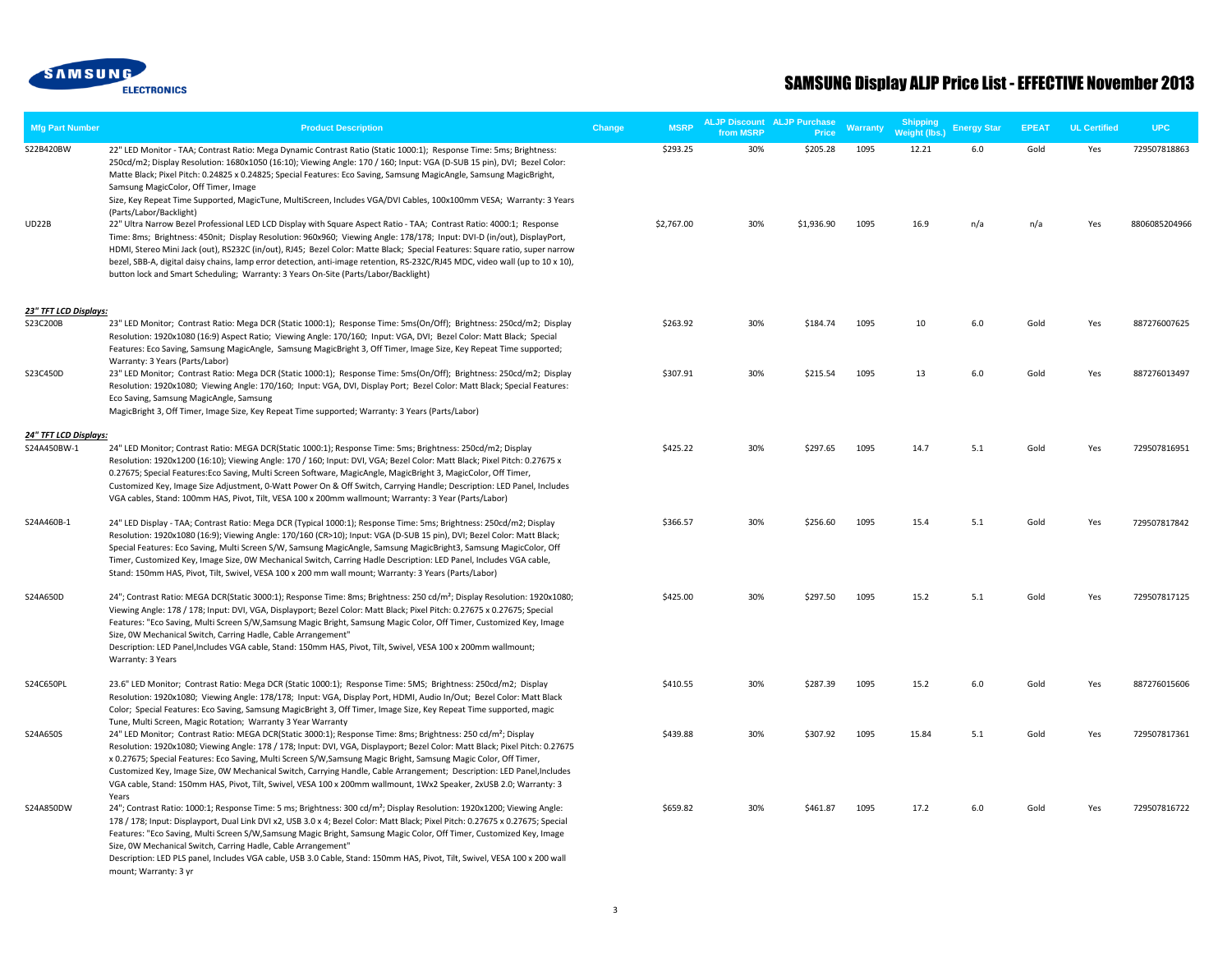

| <b>Mfg Part Number</b> | <b>Product Description</b>                                                                                                                                                                                                                                                                                                                                                                                                                                                                                                                                                                                                                                                         | Change | <b>MSRP</b> | <b>ALJP Discount ALJP Purchase</b><br>from MSRP | <b>Price</b> | <b>Warranty</b> | <b>Shipping</b><br>Weight (lbs.) | <b>Energy Star</b> | <b>EPEAT</b> | <b>UL Certified</b> | <b>UPC</b>   |
|------------------------|------------------------------------------------------------------------------------------------------------------------------------------------------------------------------------------------------------------------------------------------------------------------------------------------------------------------------------------------------------------------------------------------------------------------------------------------------------------------------------------------------------------------------------------------------------------------------------------------------------------------------------------------------------------------------------|--------|-------------|-------------------------------------------------|--------------|-----------------|----------------------------------|--------------------|--------------|---------------------|--------------|
| S24C200BL              | 23.6" LED Monitor; Contrast Ratio: Mega DCR (Static 1000:1); Response Time: 5ms(On/Off); Brightness: 250cd/m2;<br>Display Resolution: 1920x1080; Viewing Angle: 170/160; Input: VGA, DVI; Bezel Color: Matt Black; Special Features: Eco<br>Saving, Samsung MagicAngle, Samsung MagicBright 3, Off Timer, Image Size, Key Repeat Time supported; Warranty: 3<br>Years (Parts/Labor)                                                                                                                                                                                                                                                                                                |        | \$278.58    | 30%                                             | \$195.01     | 1095            | 12                               | 6.0                | Gold         | Yes                 | 887276007649 |
| S24C450BW              | 24" LED Monitor; Contrast Ratio: Mega DCR (Static 1000:1); Response Time: 5ms(On/Off); Brightness: 250cd/m2; Display<br>Resolution: 1920x1200, (16:10) Aspect Ratio; Viewing Angle: 170/160; Input: VGA, DVI; Bezel Color: Matt Black; Special<br>Features: Eco Saving, Samsung MagicAngle, Samsung MagicBright 3, Off Timer, Image Size, Key Repeat Time supported;<br>Warranty: 3 Years (Parts/Labor)                                                                                                                                                                                                                                                                            |        | \$410.55    | 30%                                             | \$287.39     | 1095            | 14                               | 6.0                | Gold         | Yes                 | 887276007274 |
| S24C450D               | 24" LED Monitor; Contrast Ratio: Mega DCR (Static 1000:1); Response Time: 5ms(On/Off); Brightness: 250cd/m2; Display<br>Resolution: 1920x1080 (16:9) Aspect Ratio; Viewing Angle: 170/160; Input: VGA, DVI, Display Port; Bezel Color: Matt<br>Black; Special Features: Eco Saving, Samsung MagicAngle, Samsung MagicBright 3, Off Timer, Image Size, Key Repeat Time<br>supported, Magic Tune, MultiScreen, Magic Rotation; Warranty: 3 Years (Parts/Labor)                                                                                                                                                                                                                       |        | \$351.90    | 30%                                             | \$246.33     | 1095            | 14                               | 6.0                | Gold         | Yes                 | 887276013510 |
| S24C450DW              | 24" LED Monitor; Contrast Ratio: Mega DCR (Static 1000:1); Response Time: 5ms(On/Off); Brightness: 250cd/m2; Display<br>Resolution: 1920x1200; Aspect Ratio: (16:10); Viewing Angle: 170/160; Input: VGA, DVI, Display Port, 2xUSB 2.0; Bezel<br>Color: Matt Black; Special Features Eco Saving, Samsung MagicAngle, Samsung MagicBright 3, Off Timer, Image Size, Key<br>Repeat Time supported, MagicTune, MultiScreen, MagicRotation; Warranty: 3 Years                                                                                                                                                                                                                          |        | \$425.21    | 30%                                             | \$297.65     | 1095            | 11.2                             | 6.0                | Gold         | Yes                 | 887276850443 |
| S24C450DL              | 23.6" LED Monitor; Contrast Ratio: Mega DCR (Static 1000:1); Response Time: 5ms(On/Off); Brightness: 250cd/m2;<br>Display Resolution: 1920x1080 (16:9) Aspect Ratio; Viewing Angle: 170/160; Input: VGA,DVI,Display Port; Bezel Color:<br>Matt Black; Special Features: Eco Saving, Samsung MagicAngle, Samsung MagicBright 3, Off Timer, Image Size, Key Repeat<br>Time supported; Warranty: 3 Years (Parts/Labor)                                                                                                                                                                                                                                                                |        | \$322.57    | 30%                                             | \$225.80     | 1095            | 15                               | 6.0                | Gold         | Yes                 | 887276013503 |
| S24C770T               | 23.6" LED 10 Point Multi-Touch Monitor; Contrast Ratio: Mega DCR (Static 3000:1); Response Time: 5ms; Brightness:<br>250cd/m2; Display Resolution: 1920x1080 (16:9); Viewing Angle: 178/178; Input: 2xHDMI, Audio Out, Speaker; Bezel<br>Color: High Glossy Black; Special Features: Multi Touch (10 Touch Points), Sliding/Tilt Stand, Wide Viewing Angle;<br>Warranty: 3 Year Warranty                                                                                                                                                                                                                                                                                           |        | \$879.77    | 30%                                             | \$615.84     | 1095            | 16.72                            | 5.0                | n/a          | Yes                 | 887276981895 |
| 27" TFT LCD Displays:  |                                                                                                                                                                                                                                                                                                                                                                                                                                                                                                                                                                                                                                                                                    |        |             |                                                 |              |                 |                                  |                    |              |                     |              |
| S27A650D               | 27 "; Contrast Ratio: MEGA DCR(Static 3000:1); Response Time: 8 ms; Brightness: 300 cd/m <sup>2</sup> ; Display Resolution:<br>1920x1080; Viewing Angle: 178 / 178; Input: DVI, VGA, Displayport; Bezel Color: Matt Black; Pixel Pitch: 0.3113 x 0.3113;<br>Special Features: "Eco Saving, Multi Screen S/W, Samsung Magic Bright, Samsung Magic Color, Off Timer, Customized Key,<br>Image Size, OW Mechanical Switch, Carring Hadle, Cable Arrangement"; Description: LED Panel, Includes VGA cable, Stand:<br>150mm HAS, Pivot, Tilt, Swivel, VESA 100 x 200mm wallmount; Warranty: 3 Years                                                                                     |        | \$586.50    | 30%                                             | \$410.55     | 1095            | 19.8                             | 5.1                | Gold         | Yes                 | 729507817132 |
| S27A850D               | 27" LED Monitor; Contrast Ratio: 1000:1; Response Time: 5 ms; Brightness: 300 cd/m <sup>2</sup> ; Display Resolution: 2560 x 1440;<br>Viewing Angle: 178 / 178; Input: Displayport, Dual Link DVI x2, USB 3.0 x 3; Bezel Color: Matt Black<br>Pixel Pitch: 0.3113 x 0.3113; Special Features: "Eco Saving, Multi Screen S/W, Samsung Magic Bright, Samsung Magic Color,<br>Off Timer, Customized Key, Image Size, OW Mechanical Switch, Carring Hadle, Cable Arrangement" Description: LED PLS<br>panel, Includes DVI cable, USB 3.0 Cable, Stand: 150mm HAS, Pivot, Tilt, Swivel, VESA 100 x 200 wall mount; Warranty: 3<br>Years                                                 |        | \$1,246.33  | 30%                                             | \$872.43     | 1095            | 21.6                             | 5.1                | Gold         | Yes                 | 729507817149 |
| S27A850T               | 27" LED Monitor; Contrast Ratio: 1000:1 (Static), Mega DCR; Response Time: 5ms; Brightness: 300 cd/m <sup>2</sup> ; Display<br>Resolution: 2560 x 1440; Viewing Angle: 178/178; Input: Displayport, Dual Link DVI x2, HDMI, USB 3.0 x 3; Bezel Color:<br>Matte Black; Pixel Pitch: 0.3113 x 0.3113; Special Features: "Eco Saving, Multi Screen S/W, Samsung MagicBright, Samsung<br>Magic Color, Off Timer, Customized Key, Image Size, OW Mechanical Switch, Carring Hadle, Cable Arrangement";<br>Description: LED PLS panel, Includes DVI cable, USB 3.0 Cable, Stand: 150mm HAS, Pivot, Tilt, Swivel, VESA 100 x 200 wall<br>mount; Warranty: 3 Years (Parts/Labor/Backlight) |        | \$1,099.71  | 30%                                             | \$769.80     | 1095            | 21.6                             | 6.0                | Gold         | Yes                 | 729507818740 |
| S27B350H               | 27" LED Monitor; Contrast Ratio: Mega Dynamic Contrast Ratio (Static 1000:1) ; Response Time: 2 ms; Brightness: 300<br>cd/m <sup>2</sup> ; Display Resolution: 1920 x 1080; Viewing Angle: 170/160 (CR>10) ; Input: VGA (D-SUB 15 pin), HDMI ; Bezel Color:<br>Transparent Red; Special Features: Eco Saving, Multi Screen S/W, Samsung MagicAngle, Samsung MagicBright3, Samsung<br>MagicColor, Off Timer, MagicTune, Customized Key, Image Size; Warranty: 1 Year                                                                                                                                                                                                                |        | \$483.86    | 30%                                             | \$338.70     | 365             | 14.08                            | 5.1                | Gold         | Yes                 | 729507818320 |
| S27C450D               | 27" LED Monitor; Contrast Ratio: Mega DCR (Static 1000:1); Response Time: 5ms(On/Off) Brightness: 300cd/m2; Display<br>Resolution: 1920x1080, (16:9); Viewing Angle: 170/160; Input: VGA, DVI, Display Port; Bezel Color: Matt Black; Special<br>Features: Eco Saving, Samsung MagicAngle, Samsung<br>MagicBright 3, Off Timer, Image Size, Key Repeat Time supported; Warranty: 3 Years (Parts/Labor)                                                                                                                                                                                                                                                                             |        | \$513.19    | 30%                                             | \$359.23     | 1095            | 17                               | 6.0                | Gold         | Yes                 | 887276007304 |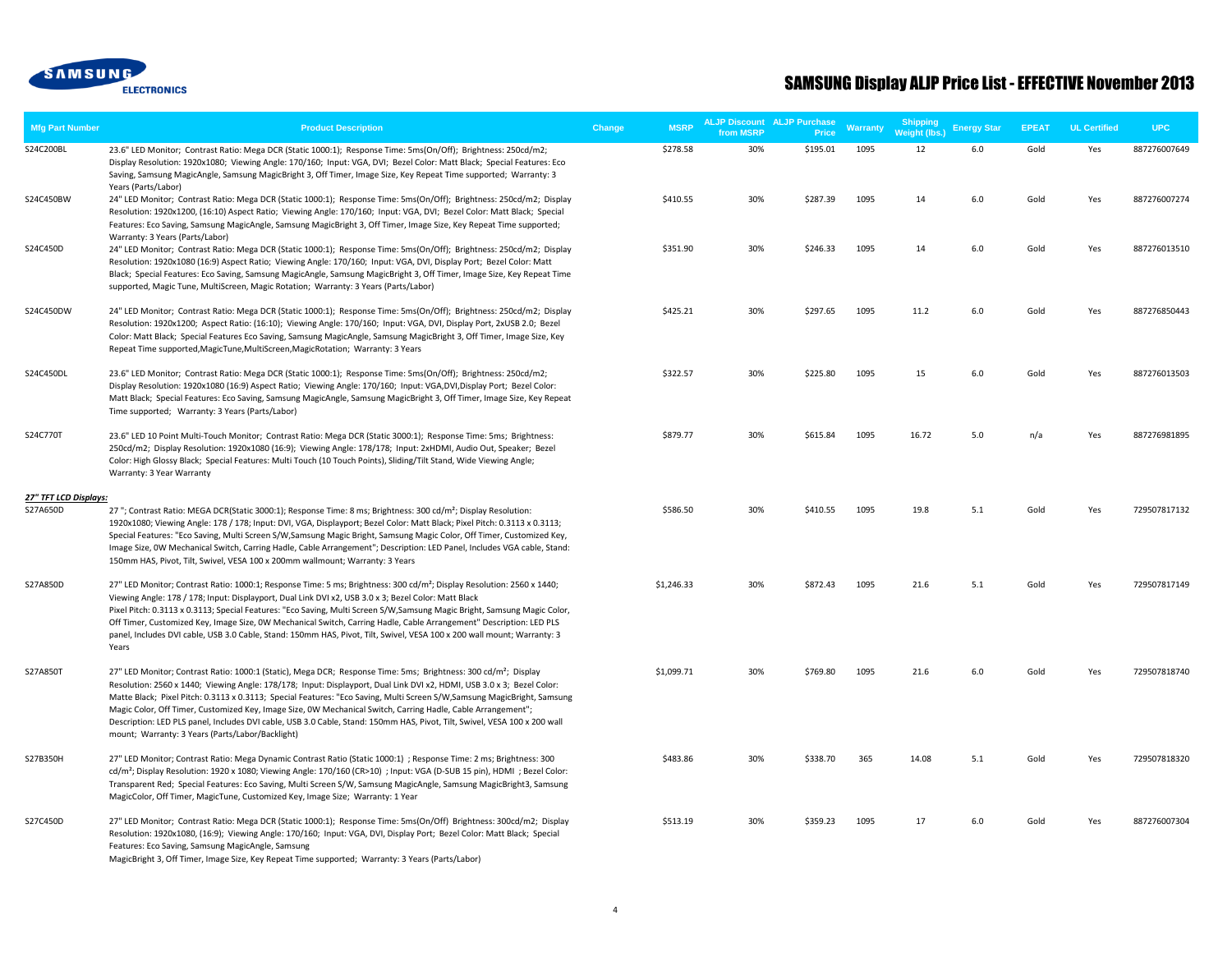

| Mfg Part Number                             | <b>Product Description</b>                                                                                                                                                                                                                                                                                                                                                                                                                                                                                                                                                                                                                                             | Change | <b>MSRP</b> | <b>ALJP Discount ALJP Purchase</b><br>from MSRP | Price      | <b>Warranty</b> | <b>Shipping</b><br><b>Weight (lbs.)</b> | <b>Energy Star</b> | <b>EPEAT</b> | <b>UL Certified</b> | <b>UPC</b>    |
|---------------------------------------------|------------------------------------------------------------------------------------------------------------------------------------------------------------------------------------------------------------------------------------------------------------------------------------------------------------------------------------------------------------------------------------------------------------------------------------------------------------------------------------------------------------------------------------------------------------------------------------------------------------------------------------------------------------------------|--------|-------------|-------------------------------------------------|------------|-----------------|-----------------------------------------|--------------------|--------------|---------------------|---------------|
| S27C650P                                    | 27" LED Monitor; Contrast Ratio: Mega DCR (Static 5000:1); Response Time: 4MS; Brightness: 300cd/m2; Display<br>Resolution: 1920x1080; Viewing Angle: 178/178; Input: VGA, Display Port, HDMI, Audio In/Out; Bezel Color: Matte Black<br>Color; Special Features: Eco Saving, Samsung MagicBright 3, Off Timer, Image Size, Key Repeat Time supported, magic<br>Tune, Multi Screen, Magic Rotation; Warranty: 3 Year Warranty                                                                                                                                                                                                                                          |        | \$586.51    | 30%                                             | \$410.56   | 1095            | 17.8                                    | 6.0                | Gold         | Yes                 | 887276015705  |
| <b>Specialty Displays:</b><br>NL22B         | 22 inch LED Transparent Display with All-in-One Showcase - TAA; Contrast Ratio: 500:1; Response Time: 5ms; Brightness:<br>165nit; Display Resolution: 1680x1050; Viewing Angle: 160/140; Input: 2 x USB 2.0, 2 x USB 3.0, RJ45; Description: 22 inch<br>LED Transparent Display with All-in-One Showcase, Embedded PC Configuration (AMD A4-3310M Dual Core, Windows 7<br>Embedded Standard 7, Radeon HD6620G - integrated on APU, 32GB SSD, 2GB RAM - DDR3 SO-DIMM 2GB x 1, GbE<br>Ethernet, USB 2.0 x 2, USB 3.0 x 2, RJ45); Warranty: 3 Years                                                                                                                       |        | \$3,690.00  | 30%                                             | \$2,583.00 | 1095            | 46.6                                    | n/a                | n/a          | Yes                 | 8806085204959 |
| <b>Thin Client Displays:</b>                |                                                                                                                                                                                                                                                                                                                                                                                                                                                                                                                                                                                                                                                                        |        |             |                                                 |            |                 |                                         |                    |              |                     |               |
| TB-WH                                       | TB-WH Thin Client Embedded-Windows Cloud Stand; Input: USB 2.0 x 6, VGA Out (D-Sub 15 Pin) for Dual Display, DVI-D<br>Out for connection to integrated display, Audio Out, Headphone Out, Mic In, RJ45; Bezel Color: Matte Black; Special<br>Features: [OS] Windows Embedded Standard 7 (WES 7), [Client SW] Microsoft RDP, Citrix Online Plug-in, VMWare, [Others]<br>Enhanced Write Filter (EWF), Internet Explorer, Media Player; Description: AMD Ontario 1.6GHz Dual, AMD Radeon<br>HD6310, Realtek ALC269, Marvell 88E8055 Gigabit LAN, DDR3 1GB, SSD 8GB, Gigabit Ethernet, Fan, MagicRMS Pro;<br>Warranty: 3 Years                                             |        | \$650.00    | 30%                                             | \$455.00   | 1095            | 7.7                                     | n/a                | n/a          | Yes                 | 729507819716  |
| WS-STAND                                    | WS-STAND Thin Client Embedded Cloud Stand; Input: USB 2.0 x 6, VGA Out (D-Sub 15 Pin) for Dual<br>Display, DVI-D Out for connection to integrated display, Audio Out, Headphone Out, Mic In, RJ45; Bezel Color: Matte Black;<br>Special Features: [OS] Windows Embedded Standard 2009(WES 2009), Client SW] Microsoft RDP(7.1), Citrix Online Plug-in<br>(12.1), VMWare (View 4.6), [Others] Enhanced Write Filter (EWF), Internet Explorer 8.0, Media Player 11" Description: AMD<br>Ontario 1.0GHz Dual, AMD Radeon HD6250, Realtek ALC262, Marvell 88E8055 Gigabit LAN, DDR3 2GB, SSD 8GB, Gigabit<br>Ethernet, Fan, MagicRMS Pro Warranty: 3 Years                 |        | \$433.00    | 30%                                             | \$303.10   | 1095            | 6.8                                     | Yes                | n/a          | Yes                 | 729507819297  |
| TC191W                                      | 19" Cloud Display, Thin Client, Windows Embedded Standard (WES 7); Contrast Ratio: 1000:1; Response Time: 5 ms;<br>Brightness: 250 cd/m2; Display Resolution: 1,280 x 1,024 (5:4) Aspect Ratio; Viewing Angle: 170 / 160 (CR over 10); Input:<br>VGA, DVI, USB 2.0 x 4, MIC In, Audio In, Headphone Out; Bezel Color: Black; Special Features: Processor(AMD Ontario 1.0<br>GHz Dual) Operating System (WES7) GPU(AMD Radeon HD6290), Windows Certified, TCO 05, Energy Star 5.0 Description:<br>LED Display, Storage(SSD 8 GB), Memory (DDR3 2GB), Gigabit Ethernet, Speaker (1W x 2ea), All-inone Form Factor;<br>Warranty: 3 Years Parts/Labor                      |        | \$805.00    | 30%                                             | \$563.50   | 1095            | 13                                      | Yes                | n/a          | Yes                 | 8806085359062 |
| TC241W                                      | 23.6" Cloud Display, Thin Client, Windows Embedded Standard (WES 7); Contrast Ratio: 1000: 1; Response Time: 5 ms;<br>Brightness: 300 cd/m2; Display Resolution: 1,920 x 1,080; Aspect Ratio: (16:9); Viewing Angle: 170 / 160 deg (CR>10) /<br>178 / 170 deg (CR >5); Input: VGA, DVI, USB 2.0x4, MIC in, Audio In, Headphone Out; Bezel Color: Black; Special Features:<br>Processor(AMD Ontario 1.0 GHz Dual) Operating System (WES7), TCO 05, Energy Star 5.0, All-in-one form factor;<br>Description: LED Display, Storage(SSD 8 GB), Memory(DDR3 2GB), Gigabit Ethernet, 16.7 Million Color Support, HAS<br>(Swivel, Tilt, Pivot); Warranty: 3 Years Parts/Labor |        | \$951.67    | 30%                                             | \$666.17   | 1095            | 16                                      | Yes                | n/a          | Yes                 | 8806085359079 |
|                                             |                                                                                                                                                                                                                                                                                                                                                                                                                                                                                                                                                                                                                                                                        |        |             |                                                 |            |                 |                                         |                    |              |                     |               |
| <b>Zero Client PCOIP Products:</b><br>NB-NH | Cloud Stand, (no display) Zero Client PCOIP (Tera 2); Input: USB 2.0 x 4, RS232C/VGA Out, DVI - D, Audio Out, Mic In,<br>Headphone Out, Gigabit Ethernet; Bezel Color: Black; Special Features: Tera2321 / DDR3 (512MB) / Spk / Fanless, Gigabit<br>Ethernet, Booting Speed of 13 Sec.; Description: Speaker:1W x 2EA(stereo), HAS (Pivot, Tilt); Warranty: 3 Years                                                                                                                                                                                                                                                                                                    |        | \$436.67    | 30%                                             | \$305.67   | 1095            |                                         | n/a                | n/a          | Yes                 | 729507817309  |
| NC191                                       | Parts/Labor<br>19" Cloud Display, Zero Client PCOIP (Tera 2); Contrast Ratio: 1000 : 1; Response Time: 5 ms; Brightness: 250 cd/m2;<br>Display Resolution: 1,280 x 1,024 (5:4) Aspect Ratio; Viewing Angle: 170 / 160 (CR over 10); Input: VGA, DVI, USB 2.0 x 4,<br>MIC In, Audio In, Headphone Out; Bezel Color: Black; Special Features: Teradici TERA2321, DDR3 512MB, All-in-one Form<br>factor; Description: LED Display, Gigabit Ethernet, 16.7 Million Color Support, Speaker(1W x 2ea); Warranty: 3 Years<br>Parts/Labor                                                                                                                                      |        | \$698.33    | 30%                                             | \$488.83   | 1095            | 13                                      | n/a                | n/a          | Yes                 | 8806085353152 |
| NC191-T                                     | 19" Cloud Display 19, Zero Client (TAA Compliant); Contrast Ratio: 1000 : 1; Response Time: 5 ms<br>Brightness: 250 cd/m2; Display Resolution: 1,280 x 1,024 (5:4) Aspect Ratio; Viewing Angle: 170 / 160 (CR over 10); Input:<br>VGA, DVI, USB 2.0 x 4, MIC In, Audio In, Headphone Out; Bezel Color: Black;<br>Special Features: Teradici TERA2321, DDR3 512MB, All-in-one Form factor; Description: LED Display, Gigabit Ethernet, 16.7<br>Million Color Support, Speaker(1W x 2ea); Warranty: 3 Years Parts/Labor                                                                                                                                                  |        | \$698.33    | 30%                                             | \$488.83   | 1095            | 13                                      | n/a                | n/a          | Yes                 | 8806085435247 |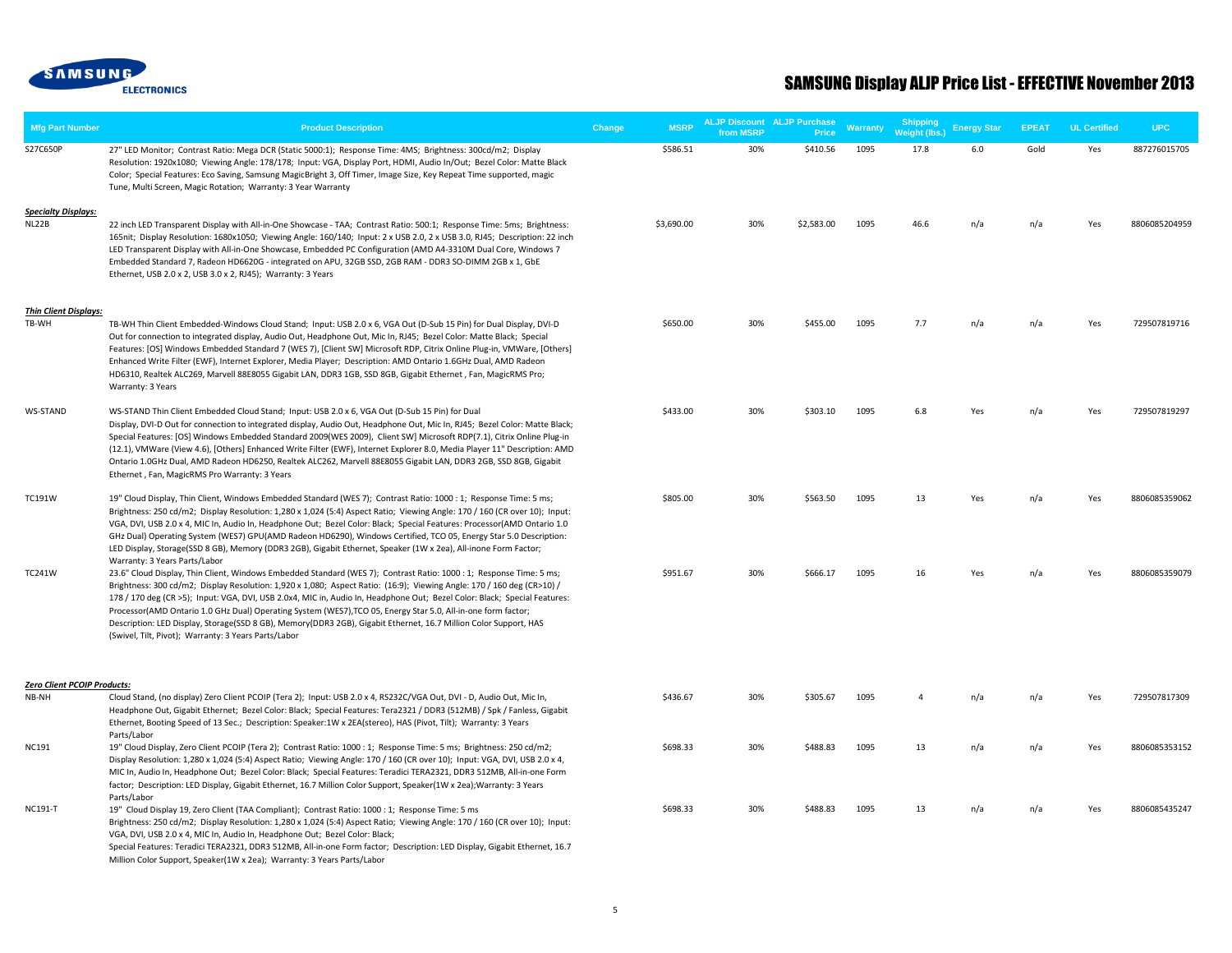

| <b>Mfg Part Number</b>      | <b>Product Description</b>                                                                                                                                                                                                                                                                                                                                                                                                                                                                                                                                                                                                                                                                                                                                                                                                                                                                                                                                                   | Change | <b>MSRP</b> | <b>ALJP Discount ALJP Purchase</b><br>from MSRP | Price      | Warranty | <b>Shipping</b><br><b>Weight (lbs.)</b> | <b>Energy Star</b> | <b>EPEAT</b> | <b>UL Certified</b> | <b>UPC</b>    |
|-----------------------------|------------------------------------------------------------------------------------------------------------------------------------------------------------------------------------------------------------------------------------------------------------------------------------------------------------------------------------------------------------------------------------------------------------------------------------------------------------------------------------------------------------------------------------------------------------------------------------------------------------------------------------------------------------------------------------------------------------------------------------------------------------------------------------------------------------------------------------------------------------------------------------------------------------------------------------------------------------------------------|--------|-------------|-------------------------------------------------|------------|----------|-----------------------------------------|--------------------|--------------|---------------------|---------------|
| NC220P                      | 22" PCoIP Cloud Disply (UPOE Power over Ethernet); Contrast Ratio: Dynamic 10,000:1 (Typical 1000:1); Response Time:<br>5ms; Brightness: 250cd/m2; Display Resolution: 1680x1050 (16:10); Viewing Angle: 178/178deg; Input: VGA (D-SUB 15 pin)<br>Bezel Color: Matt Black; Pixel Pitch: 0.282(H)x0.282(V)mm; Special Features: Samsung Cloud display model NC220P is the<br>first integrated zero-client display in the world to take advantave of Cisco's Universal Power Over Ethernet (UPOE). When<br>connected to a UPOE enabled switch, the NC220P is powered directly from the LAN cable. Power the display directly from<br>the Ethernet cable with Cloud Display NC220P which works with Cisco's Universal Power Over Ethernet technology.<br>Requires connection to Cisco Catalyst 4500E Switch; Description: DVI Out, 2xRJ45 (Giga), Audio (HeadPhone), Serial Port,<br>MagicRMS Pro Remote Management Software, Power over Ethernet; Warranty: 3 Year Parts/Labor |        | \$1,091.00  | 30%                                             | \$763.70   | 1095     | 13.42                                   | n/a                | n/a          | Yes                 | 729507818092  |
| <b>NC221</b>                | 22" Zero Client PCOIP (Tera 2) Cloud Display; Contrast Ratio: 1000:1; Response Time: 5ms; Brightness: 250cd/m2; Display<br>Resolution: 1920x1200; Viewing Angle: 170/160; Input: VGA - IN, DVI - Out, USB 2.0; Bezel Color: Black; Pixel Pitch: 0.294<br>x 0.294mm; Special Features Teradici TERA2321, Graphic RAM DDR3 512MB, 16.7 Million Color Support, 1W x 2EA stereo;<br>Warranty: 3 Years (Parts/Labor)                                                                                                                                                                                                                                                                                                                                                                                                                                                                                                                                                              |        | \$715.00    | 30%                                             | \$500.50   | 1095     | 12.9                                    | n/a                | n/a          | Yes                 | 8806085641303 |
| <b>NC241</b>                | 23.6" Cloud Display, Zero Client PCOIP (Tera 2); Contrast Ratio: 1000 : 1; Response Time: 5 ms<br>Brightness: 300 cd/m2; Display Resolution: 1,920 x 1,080 (16:9) Aspect Ratio; Viewing Angle: 170 / 160 deg (CR>10) / 178 /<br>170 deg (CR >5); Input: VGA, DVI, USB 2.0x4, MIC in, Audio In, Headphone<br>Out; Bezel Color: Black; Special Features: Processor(TERA 2321) GPU(DDR3 512MB), All-inone Form Factor; Description:<br>Gigabit Ethernet, 16.7million Color Support, HAS (Pivot, Tilt, Swivel), Speaker(1W x 2ea); Warranty: 3 Years Parts/Labor                                                                                                                                                                                                                                                                                                                                                                                                                 |        | \$758.33    | 30%                                             | \$530.83   | 1095     | 16                                      | n/a                | n/a          | Yes                 | 8806085353169 |
| <b>NC241-T</b>              | Cloud Display 23.6, Zero Client; TAA Compliant, PCOIP (Tera 2); Contrast Ratio: 1000:1; Response Time: 5 ms; Brightness:<br>300 cd/m2; Display Resolution: 1,920 x 1,080 (16:9) Aspect Ratio; Viewing Angle: 170 / 160 deg (CR>10) / 178 / 170 deg<br>(CR >5); Input: VGA, DVI, USB 2.0x4, MIC in, Audio In, Headphone Out; Bezel Color: Black; Special Features:<br>Processor(TERA 2321) GPU(DDR3 512MB), All-inone Form Factor; Description: Gigabit Ethernet, 16.7million Color Support,<br>HAS (Pivot, Tilt, Swivel), Speaker(1W x 2ea); Warranty: 3 Years Parts/Labor                                                                                                                                                                                                                                                                                                                                                                                                   |        | \$758.33    | 30%                                             | \$530.83   | 1095     | 16                                      | n/a                | n/a          | Yes                 | 8806085435254 |
| <b>NS240</b>                | 24" Zero Client LED Cloudstation Display - Contrast Ratio: 1,000:1; Response Time: 5ms; Brightness: 250cd/m2; Display<br>Resolution: 1920x1200; Bezel Color: Matte Black; Viewing Angle: 170/160; Input: VGA In, USB 1.1 x 4, Mic In, VGA Out<br>(MirroredDisplay), DVI Out (Connect to integrated display), Headphone Out, Audio Out, RJ45, RS232C; Bezel Color: Black;<br>Special Features: PCoIP Processor: Terra1100, VMware View 5, XDR 128MB, Realtek ALC886, VMware-Ready(4.6), Gigabit<br>Ethernet, Fan, Adjustable Stand (Tilt/Swivel /Pivot/HAS); Warranty: 3 Year Parts/Labor/Backlight                                                                                                                                                                                                                                                                                                                                                                           |        | \$959.00    | 30%                                             | \$671.30   | 1095     | 16.5                                    | n/a                | n/a          | Yes                 | 729507817460  |
| 32" & 40" TFT LCD Displays: |                                                                                                                                                                                                                                                                                                                                                                                                                                                                                                                                                                                                                                                                                                                                                                                                                                                                                                                                                                              |        |             |                                                 |            |          |                                         |                    |              |                     |               |
| 320MP-3                     | 32" Professional LCD Display - TAA; Contrast Ratio: 3500:1; Response Time: 8ms; Brightness: 450 cd/m2; Display<br>Resolution: 1366x768; Viewing Angle: 178 / 178; Input: VGA (D-SUB), DVI-D, DisplayPort, CVBS, HDMI(2), Component(D-sub<br>15pin), RCA(L/R), Stereo mini Jack, RJ45, RS232C(in/out); Bezel Color: Black; Pixel Pitch: 0.51075(H) x 0.51075(W); Special<br>Features: Lamp Error Detection, Anti Retention, Temperature Sensor, RS232C/RJ45 MDC,Built in Speaker (5W + 5W), Plug<br>and Play (DDC2B), PIP/PBP, Video Wall(10x10), Pivot Display, Button Lock, Smart Scheduling, Smart F/W update, Energy<br>Start 5.0 Compliant; Warranty: 3 Year Onsite Parts/Labor                                                                                                                                                                                                                                                                                          |        | \$798.00    | 24%                                             | \$606.48   | 1095     | 36.7                                    | Yes                | n/a          | Yes                 | 729507815756  |
| 320MXn-3                    | 32" Professional LCD Display with MagicInfo S/W - TAA;Contrast Ratio: 3500:1; Response Time: 8ms; Brightness: 450<br>cd/m2; Display Resolution: 1366x768; Viewing Angle: 178/178; Input: VGA (D-Sub), DVI-D, Display Port, CVBS, HDMI(2),<br>Component(D-sub 15pin), RCA(L/R), Stereo Mini Jack, RJ45, RS232C(in/out); Black Color: Black; Pixel Pitch: 0.51075(H) x<br>0.51075(W); Special Features: Lamp Error Detection, Anti Retention, Temperature Sensor, RS232C/RJ45 MDC, Built in<br>Speaker (5W+5W), Plug Play (DDC2B), PIP/PBP, Video Wall (10x10), Pivot Display, Button Lock, Smart Scheduling, Smart<br>F/W update, Magicinfo S/W, Windows embedded 2010; Warranty: 3 Year Onsite Parts/Labor                                                                                                                                                                                                                                                                   |        | \$1,568.00  | 24%                                             | \$1,191.68 | 1095     | 39.8                                    | Yes                | n/a          | Yes                 | 729507814797  |
| 400DX-3                     | 40" Professional LCD Display-TAA; Contrast Ratio: 3000:1; Response Time: 8ms; Brightness: 500cd/m2 / 700 cd/m2<br>(typ/max); Display Resolution: 1920 x 1080; Viewing Angle: 178°/178°; Input: VGA (D-SUB), DVI-D(in/out), DisplayPort,<br>Composite, HDMI(2), Component(D-sub 15pin), RCA(L/R), Stereo mini Jack, RS232C(in/out), RJ45; Bezel Color: Black; Pixel<br>Pitch: 0.46125(H) x 0.46125(V); Special Features: Lamp Error Detection, Brightness Sensor, Anti-Image Retention,<br>Temperature Sensor, RS232C/RJ45 MDC, Built in Speaker (10W + 10W), Plug and Play (DDC2B), PIP/PBP, Video Wall(10x10),<br>Portrait/Landscape Display, Button Lock, Digital Daisy Chain, Smart Scheduling, Smart F/W update, High brightness DID<br>Panel with advanced cooling technology providing 24/7 continuous operation, Energy Star 5.0 Compliant, Compatible with<br>optional SIM-NT PC Module; Warranty: 3 Year Onsite Parts/Labor                                         |        | \$1,614.00  | 24%                                             | \$1,226.64 | 1095     | 48.4                                    | Yes                | n/a          | Yes                 | 729507815244  |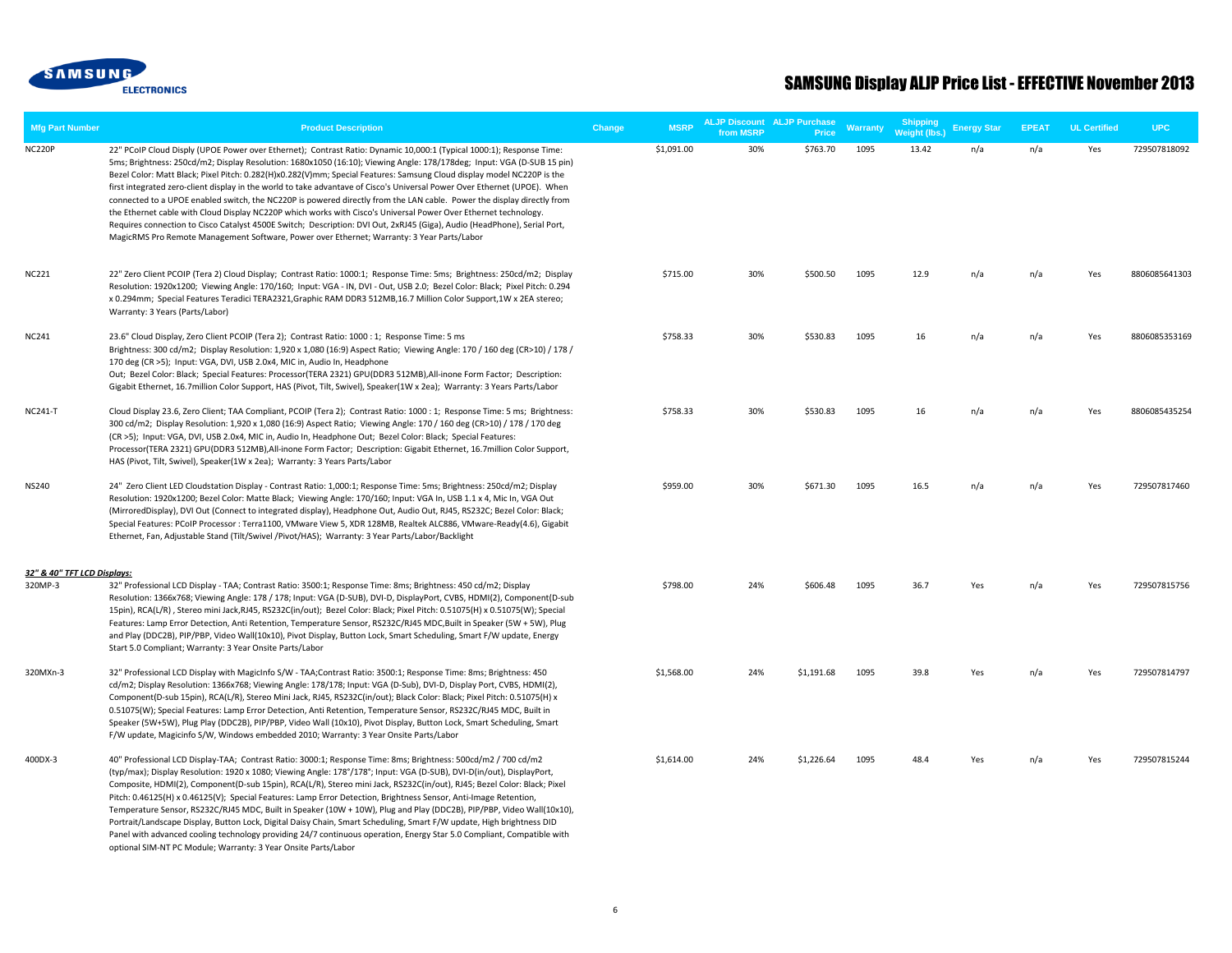

| <b>Mfg Part Number</b> | <b>Product Description</b>                                                                                                                                                                                                                                                                                                                                                                                                                                                                                                                                                                                                                                                                                                                                                                                                                                                                 | Change | <b>MSRP</b> | <b>ALJP Discount ALJP Purchase</b><br>from MSRP | <b>Price</b> | <b>Warranty</b> | <b>Shipping</b><br>Weight (lbs.) | <b>Energy Star</b> | <b>EPEAT</b> | <b>UL Certified</b> | <b>UPC</b>    |
|------------------------|--------------------------------------------------------------------------------------------------------------------------------------------------------------------------------------------------------------------------------------------------------------------------------------------------------------------------------------------------------------------------------------------------------------------------------------------------------------------------------------------------------------------------------------------------------------------------------------------------------------------------------------------------------------------------------------------------------------------------------------------------------------------------------------------------------------------------------------------------------------------------------------------|--------|-------------|-------------------------------------------------|--------------|-----------------|----------------------------------|--------------------|--------------|---------------------|---------------|
| 400FP-3                | 40" Professional LCD Display-TAA; Contrast Ratio: 3000:1; Response Time: 8ms; Brightness: 450 cd/m2; Display Resolution:<br>1920 x 1080; Viewing Angle: 178 / 178; Input: VGA (D-SUB), DVI-D, DisplayPort, Composite, HDMI(2), Component(D-sub<br>15pin), RCA(L/R), Stereo mini Jack, RJ45, RS232C(in/out); Bezel Color: Black; Pixel Pitch: 0.46125(H)x0.46125(V); Special<br>Features: Lamp Error Detection, Anti-Image Retention, Temperature Sensor, RS232C/RJ45 MDC, Built in Speaker (10W +<br>10W), Plug and Play (DDC2B), PIP/PBP, Video Wall(10x10), Portrait/Landscape Display, Button Lock, Smart Scheduling,<br>Smart F/W update, Energy Star 5.0 Compliant, Compatible with optional SIM-NT PC Module; Warranty: 3 Year Onsite<br>Parts/Labor                                                                                                                                 |        | \$1,152.00  | 24%                                             | \$875.52     | 1095            | 52.4                             | Yes                | n/a          | Yes                 | 729507814780  |
| 400UX-3                | 40" Professional LCD Display-TAA; Contrast Ratio: 3000:1; Response Time: 8ms; Brightness: 500cd/m2 / 700 cd/m2<br>(typ/max); Display Resolution: 1920 x 1080; Viewing Angle: 178°/178°; Input: VGA (D-SUB), DVI-D(in/out), DisplayPort,<br>Composite, HDMI(2), Component(D-sub 15pin), RCA(L/R), Stereo mini Jack, RS232C(in/out), RJ45; Bezel Color: Black; Pixel<br>Pitch: 0.46125(H) x 0.46125(V); Special Features: Lamp Error Detection, Brightness Sensor, Anti-Image Retention,<br>Temperature Sensor, RS232C/RJ45 MDC, Built in Speaker (10W + 10W), Plug and Play (DDC2B), PIP/PBP, Video Wall(10x10),<br>Portrait/Landscape Display, Button Lock, Digital Daisy Chain, Smart Scheduling, Smart F/W update, High brightness DID<br>Panel with advanced cooling technology providing 24/7 continuous operation, Energy Star 5.0 Compliant; Warranty: 3 Year<br>Onsite Parts/Labor  |        | \$1,614.00  | 24%                                             | \$1,226.64   | 1095            | 49.5                             | Yes                | n/a          | Yes                 | 729507815824  |
| 400UXn-3               | 40" Professional LCD Display with MagicInfo S/W-TAA; Contrast Ratio: 3000:1; Response Time: 8ms; Brightness: 500cd/m2<br>/ 700 cd/m2 (typ/max); Display Resolution: 1920 x 1080; Viewing Angle: 178°/178°; Input: VGA (D-SUB), DVI-D(in/out),<br>DisplayPort, Composite, HDMI(2), Component(D-sub 15pin), RCA(L/R), Stereo mini Jack, RS232C(in/out), RJ45; Bezel Color:<br>Black; Pixel Pitch: 0.46125(H) x 0.46125(V); Special Features: Lamp Error Detection, Anti Retention, Temperature Sensor,<br>RS232C/RJ45 MDC, Built in Speaker (10W + 10W), Plug and Play (DDC2B), PIP/PBP, Video Wall(10x10), Pivot Display, Button<br>Lock, Digital Daisy Chain, Smart Scheduling, Smart F/W update, High brightness DID Panel with advanced cooling<br>technology providing 24/7 continuous operation, MagicInfo S/W, Windows Embedded Standard 2009; Warranty: 3 Year<br>Onsite Parts/Labor |        | \$2,458.00  | 24%                                             | \$1,868.08   | 1095            | 52.8                             | n/a                | n/a          | Yes                 | 729507815268  |
| DE40C                  | DE40C 40-in Professional LED LCD Display - TAA; Contrast Ratio: 4000:1 Contrast Ratio (Dynamic); Response Time: 8ms;<br>Brightness: 700nit; Display Resolution: 1920x1080 (16:9); Viewing Angle: 178:178; Input: VGA D-Sub, DVI-D, Display<br>Port(in/out), Component(VCBS common), HDMI, Stereo mini Jack(in/out), RS-232C(In/Out) thru Stereo Jack, RJ-45 External<br>Control; Bezel Color: Black; Pixel Pitch: 0.15375(H) X 0.46125(V); Special Features: Edge-lit LED backlight design, 24/7<br>operation,<br>embedded media player, Anti-Reflection, Non Glossy Design, Built in MagicInfo Lite, Built in Speaker(10W + 10W), Plug and<br>Play (through USB), Narrow Bezel, Slim Depth (35.1mm), Compatible with external media player options - SBB-A, SBBAD7,                                                                                                                       |        | \$2,152.00  | 24%                                             | \$1,635.52   | 1095            | 35.4                             | Yes                | n/a          | Yes                 | 8806085270534 |
| ED32C                  | PIM-BD7; Warranty: 3 Years Onsite Parts/labor<br>32" Commercial LED LCD Display - TAA; Contrast Ratio: 4000:1; Response Time: 8ms; Brightness: 330nit; Display<br>Resolution: 1366x768 (16:9); Viewing Angle: 178:178; Input: VGA (D-Sub 15-pin), HDMI, Stereo mini Jack (in/out), RS232C<br>in/out (thru stereo jack); Bezel Color: Black; Warranty: 3 year onsite parts/labor                                                                                                                                                                                                                                                                                                                                                                                                                                                                                                            |        | \$653.00    | 24%                                             | \$496.28     | 1095            | 16.7                             | 5.0                | n/a          | Yes                 | 8806085465121 |
| LE32C                  | 32" Commercial LED LCD Display - TAA; Contrast Ratio: 3,000:1; Response Time: 8ms; Brightness: 350nit; Display<br>Resolution: 1920 x 1080 (16:9); Viewing Angle: 178°/178°; Input: DVI, HDMI 1, HDMI 2, CVBS Component (D-Sub 15 Pin);<br>Bezel Color: Black; Pixel Pitch: 0.12123(H) x 0.3637(V); Special Features: Built in Speaker(10W + 10W), PIP/PBP, Narrow<br>Bezel, Light Weight, RS232 In/Out; Warranty: 3 Years On-Site (Parts/Labor/Backlight)                                                                                                                                                                                                                                                                                                                                                                                                                                  |        | \$1,121.00  | 24%                                             | \$851.96     | 1095            | 18.3                             | 6.0                | n/a          | Yes                 | 8806085457232 |
| H32B                   | 32" Hybrid LED Display - TAA; Contrast Ratio: 3500:1; Response Time: 8ms; Brightness: 300cd/m2; Display Resolution:<br>1366x768; Viewing Angle: 170/160; Input: HDMIx3 (1 supports DVI), Component, AV2, Antenna, USB, PC/DVI Audio In,<br>Component Audio In, AV Audio In; Bezel Color: Glossy Black; Special Features: Built in Speaker, RS232, Plug and Play<br>(through USB), PIP/PBP, Narrow Bezel, Light Weight, Built in Button Lock; Warranty: 3 Years Onsite Parts/Labor/Backlight;<br>Warrranty: 2 Years On-Site (Parts/Labor/Backlight)                                                                                                                                                                                                                                                                                                                                         |        | \$613.00    | 24%                                             | \$465.88     | 730             | 17.9                             | Yes                | n/a          | Yes                 | 8806085179356 |
| <b>H40B</b>            | 46" Hybrid LED Display - TAA; Contrast Ratio: 3500:1; Response Time: 8ms; Brightness: 300cd/m2; Display Resolution:<br>1920x1080; Viewing Angle: 170/160; Input: HDMIx3 (1 supports DVI), Component, AV2, Antenna, USB, PC/DVI Audio In,<br>Component Audio In, AV Audio In; Bezel Color: Glossy Black; Special Features: Built in Speaker, RS232, Plug and Play<br>(through USB), PIP/PBP, Narrow Bezel, Light Weight, Built in Button Lock; Warranty: 3 Years Onsite Parts/Labor/Backlight;<br>Warrranty: 2 Years On-Site (Parts/Labor/Backlight)                                                                                                                                                                                                                                                                                                                                        |        | \$962.00    | 24%                                             | \$731.12     | 730             | 29.5                             | n/a                | n/a          | Yes                 | 8806085179387 |
| ED40C                  | 40" Commercial LED LCD Display - TAA; Contrast Ratio: 5000:1; Response Time: 8ms; Brightness: 350nit; Display<br>Resolution: 1920x1080 (16:9); Viewing Angle: 178:178; nput: VGA (D-Sub 15-pin), HDMI, Stereo mini Jack (in/out), RS232C<br>in/out (thru stereo jack); Bezel Color: Black; Warranty: 3 year onsite parts/labor                                                                                                                                                                                                                                                                                                                                                                                                                                                                                                                                                             |        | \$998.00    | 24%                                             | \$758.48     | 1095            | 25.1                             | 5.0                | n/a          | Yes                 | 8806085465138 |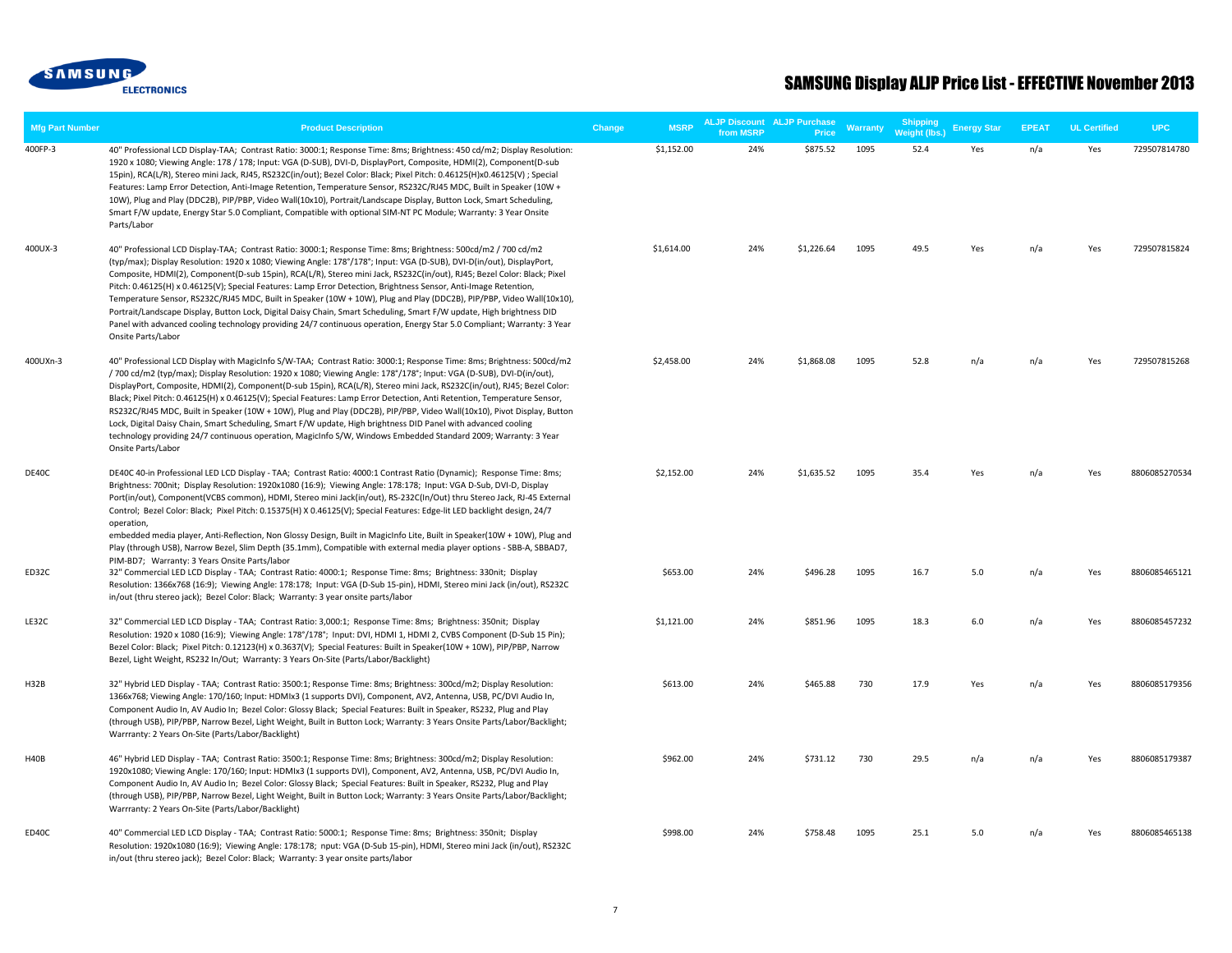

| <b>Mfg Part Number</b> | <b>Product Description</b>                                                                                                                                                                                                                                                                                                                                                                                                                                                                                                                                                                                                                                                                                                                                                                                                                                                                 | <b>MSRP</b><br>Change | from MSRP | <b>ALJP Discount ALJP Purchase</b><br>Price | Warranty | <b>Shipping</b><br>Weight (lbs.) | <b>Energy Star</b> | <b>EPEAT</b> | <b>UL Certified</b> | <b>UPC</b>    |
|------------------------|--------------------------------------------------------------------------------------------------------------------------------------------------------------------------------------------------------------------------------------------------------------------------------------------------------------------------------------------------------------------------------------------------------------------------------------------------------------------------------------------------------------------------------------------------------------------------------------------------------------------------------------------------------------------------------------------------------------------------------------------------------------------------------------------------------------------------------------------------------------------------------------------|-----------------------|-----------|---------------------------------------------|----------|----------------------------------|--------------------|--------------|---------------------|---------------|
| MD32B                  | 32" LED LCD Commercial Display - TAA; Contrast Ratio: 5000:1; Response Time: 8ms; Brightness: 350nits; Display<br>Resolution: 1920x1080; Viewing Angle: 178/178; Input:Analog D-SUB, DVI-D(Dual Link), Component, CVBS, HDMI; Bezel<br>Color: Black; Special Features: Built in MagicInfo Lite, Built in Speaker, (10W + 10W), Plug and Play (through USB), PIP/PBP,<br>Narrow Bezel, Light Weight, Built in DTV Tuner (ATSC); Bezel Color: Glossy Black; Warranty: 3 Year Onsite Parts/Labor                                                                                                                                                                                                                                                                                                                                                                                              | \$731.00              | 24%       | \$555.56                                    | 1095     | 17.6                             | Yes                | n/a          | Yes                 | 729507818757  |
| MD32C                  | 32" Commercial LED LCD Display - TAA; Contrast Ratio: 5000:1; Response Time: 8ms; Brightness: 350nit; Display<br>Resolution: 1920 x 1080 (16:9); Viewing Angle: 178:178; Input: VGA(D-SUB), DVI-D(Dual Link), Component, Composite,<br>HDMI, Stereo Mini Jack; Bezel Color: Black; Pixel Pitch: 0.12125(H) x 0.36375(V); Special Features: Magic Clone(to USB),<br>Auto Source Switching & Recovery, Lamp Error Detection, Super Clear Coating, Temperature Sensor, RS232C/RJ45<br>MDC, Plug and Play (DDC2B), PIP/PBP, Video Wall(10x10), Pivot Display, Image Rotation, Button Lock, Smart Scheduling,<br>Smart F/W update, Clock Battery(80hrs Clock Keeping) Built In MagicInfo(Lite, Premium-S, Videowall-S); Warranty: 3yr<br>Onsite Parts/Labor                                                                                                                                     | \$798.00              | 24%       | \$606.48                                    | 1095     | 17.6                             | 5.0                | n/a          | Yes                 | 8806085512092 |
| MD40B                  | 40" LED LCD Commercial Display - TAA; Contrast Ratio: 5000:1; Response Time: 8ms; Brightness: 350nits; Display<br>Resolution: 1920x1080; Viewing Angle: 178/178; Input: Analog D-SUB, DVI-D(Dual Link), Component, CVBS, HDMI; Bezel<br>Color:Glossy Black; Special Features: Built in MagicInfo Lite, Built in Speaker, (10W + 10W), Plug and Play (through USB),<br>PIP/PBP, Narrow Bezel, Light Weight, Built in DTV Tuner (ATSC); Warranty: 3 Year Onsite Parts/Labor                                                                                                                                                                                                                                                                                                                                                                                                                  | \$1,075.00            | 24%       | \$817.00                                    | 1095     | 25.74                            | Yes                | n/a          | Yes                 | 729507818733  |
| MD40C                  | 40" Commercial LED LCD Display - TAA; Contrast Ratio: 5000:1; Response Time: 8ms; Brightness: 350nits; Display<br>Resolution: 1920x1080 (16:9); Viewing Angle: 178/178; Input: Analog D-SUB, DVI-D(Dual Link), Component, CVBS, HDMI,<br>Stereo Mini Jack; Bezel Color: Black; Pixel Pitch: 0.15375(H) x 0.46125(V); Special Features: Magic Clone(to USB), Auto<br>Source Switching & Recovery, Lamp Error Detection, Super Clear Coating, Temperature Sensor, RS232C/RJ45 MDC,Plug and<br>Play (DDC2B), PIP/PBP, Video Wall(10x10), Pivot Display, Image Rotation, Button Lock, Smart Scheduling, Smart F/W<br>update, Clock Battery(80hrs Clock Keeping), Built In MagicInfo(Lite, Premium-S, Videowall-S); Warranty: 3 Years On-Site<br>(Parts/Labor/Backlight)                                                                                                                        | \$1,152.00            | 24%       | \$875.52                                    | 1095     | 26                               | 5.0                | n/a          | Yes                 | 8806085512108 |
| ME32B                  | 32" LED LCD Commercial Display - TAA; Contrast Ratio: 5000:1; Response Time: 8ms; Brightness: 350nit; Display<br>Resolution: 1920x1080; Viewing Angle: 178/178; Input: VGA (15 Pin D-SUB), DVI-D (in/out), HDMI, DisplayPort,<br>Component, Composite, USB, Stereo Mini Jack (in/out), Antenna In, RJ45, RS232C (in/out); Bezel Color: Glossy Black;<br>Special Features: Built in TV Tuner, Built in MagicInfo Lite signage sofware, Built in Speaker (10W + 10W), Plug and Play<br>(through USB), PIP/PBP, Narrow Bezel, Slim Depth (29.9mm); Warranty: 3 Years On-Site (Parts/Labor/Backlight)                                                                                                                                                                                                                                                                                          | \$845.00              | 24%       | \$642.20                                    | 1095     | 16.7                             | Yes                | n/a          | Yes                 | 8806085179370 |
| ME32C                  | 32" Commercial LED LCD Display - TAA; Contrast Ratio: 5,000:1; Response Time: 8ms; Brightness: 450nit; Display<br>Resolution: 1920 x 1080(16:9); Viewing Angle: 178°/178°; Input: VGA (D-Sub 15 Pin), DVI-D (In/Out), 2 HDMI, DisplayPort<br>1.2, Component, Composite, USB, Stereo Mini Jack, TV in; Bezel Color: Black; Pixel Pitch: 0.12125(H) x 0.36375(V); Special<br>Features: Magic Clone(to USB), Auto Source Switching & Recovery, Lamp Error Detection, Super Clear Coating,<br>Temperature Sensor, RS232C/RJ45 MDC,Plug and Play (DDC2B), PIP/PBP, Video Wall(10x10), Pivot Display, Image Rotation,<br>Button Lock, DP 1.2 Digital Daisy Chain(Supporting 2x2 UHD Resolution, HDCP Support), Smart Scheduling, Smart F/W<br>update, Clock Battery(80hrs Clock Keeping), Built In MagicInfo(Lite, Premium-S, Videowall-S); Warranty: 3 Years On-Site<br>(Parts/Labor/Backlight) | \$952.00              | 24%       | \$723.52                                    | 1095     | 18.3                             | 6.0                | n/a          | Yes                 | 8806085498389 |
| ME40B                  | 40" Professional LED LCD Display; Contrast Ratio: 5000:1; Response Time: 8ms; Brightness: 350nit; Display Resolution:<br>1920x1080; Viewing Angle: 178:178; Input:Analog D-SUB, DVI-D(in/out), Display Port, Component(CVBS Common), HDMI,<br>Stereo mini Jack, RS232(in/out) thru stereo jack, RJ45; Bezel Color: Black; Pixel Pitch: 0.15375(H) x 0.46125(V); Special<br>Features: Built in MagicInfo Lite, Built in Speaker(10W + 10W), Plug and Play (through USB), PIP/PBP, Narrow Bezel, Slim<br>Depth (29.9mm), Tuner, ADA compliant form factor; Warranty: 3 Year Onsite Parts/Labor                                                                                                                                                                                                                                                                                               | \$1,269.00            | 24%       | \$964.44                                    | 1095     | 28.4                             | Yes                | n/a          | Yes                 | 729507819303  |
| ME40C                  | 40" Commercial LED LCD Display - TAA; Contrast Ratio: 5,000:1; Response Time: 8ms; Brightness: 450nit; Display<br>Resolution: 1920 x 1080 (16:9); Viewing Angle: 178°/178°; Input: VGA (D-Sub 15 Pin), DVI-D (In/Out), 2 HDMI, DisplayPort<br>1.2, Component, Composite, USB, Stereo Mini Jack, TV in Bezel Color: Black; Pixel Pitch: 0.15375(H) x 0.46125(V); Special<br>Features: Magic Clone(to USB), Auto Source Switching & Recovery, Lamp Error Detection, Super Clear Coating,<br>Temperature Sensor, RS232C/RJ45 MDC,Plug and Play (DDC2B), PIP/PBP, Video Wall(10x10), Pivot Display, Image Rotation,<br>Button Lock, DP 1.2 Digital Daisy Chain(Supporting 2x2 UHD Resolution, HDCP Support), Smart Scheduling, Smart F/W<br>update, Clock Battery(80hrs Clock Keeping), Built In MagicInfo(Lite, Premium-S, Videowall-S); Warranty: 3 Years On-Site<br>(Parts/Labor/Backlight) | \$1,336.00            | 24%       | \$1,015.36                                  | 1095     | 27.8                             | 6.0                | n/a          | Yes                 | 8806085498396 |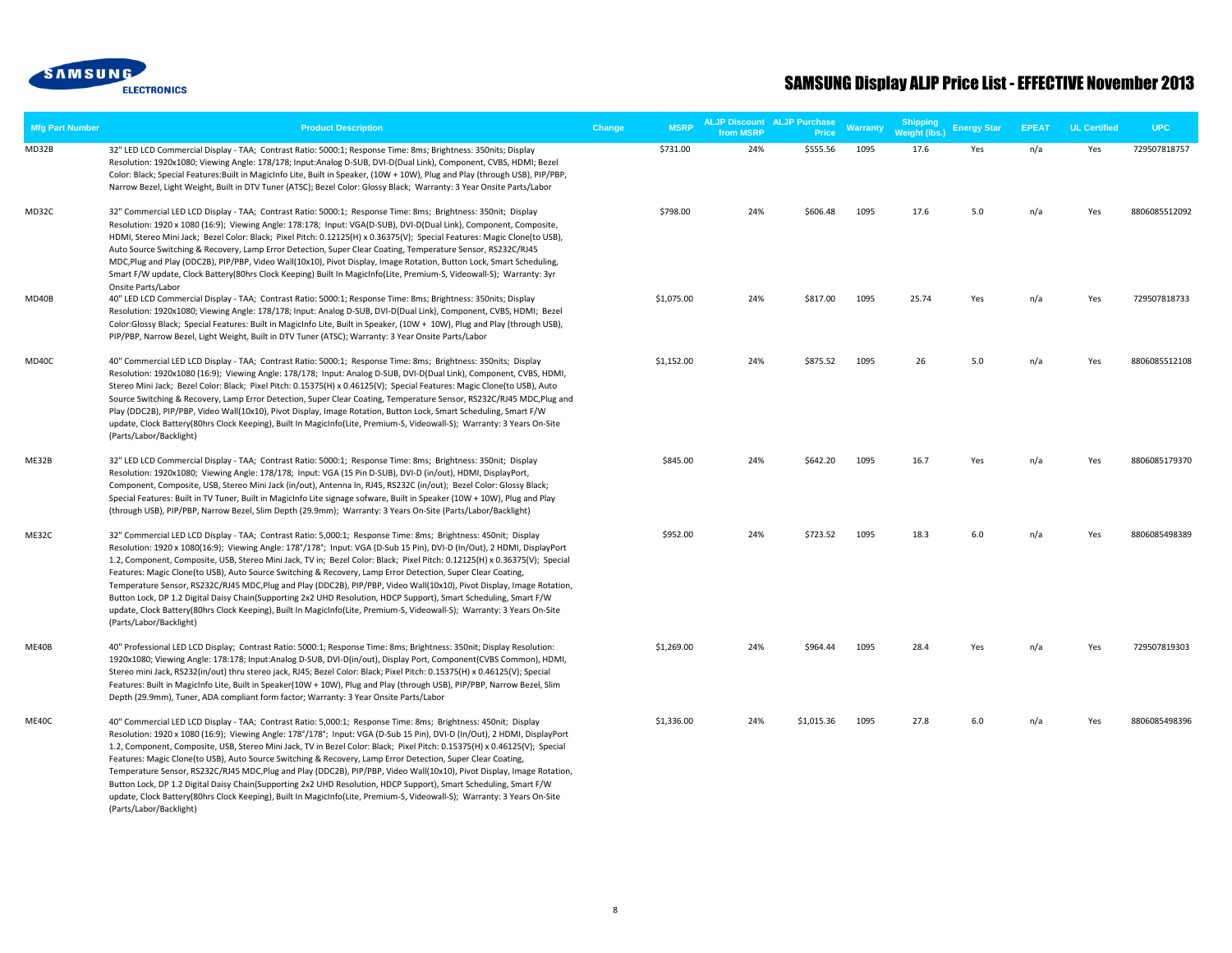

| <b>Mfg Part Number</b>           | <b>Product Description</b>                                                                                                                                                                                                                                                                                                                                                                                                                                                                                                                                                                                                                                                                                                                                                                                                                                                                                                            | Change | <b>MSRP</b> | from MSRP | <b>ALJP Discount ALJP Purchase</b><br>Price | <b>Warranty</b> | <b>Shipping</b><br>Weight (lbs.) | <b>Energy Star</b> | <b>EPEAT</b> | <b>UL Certified</b> | <b>UPC</b>    |
|----------------------------------|---------------------------------------------------------------------------------------------------------------------------------------------------------------------------------------------------------------------------------------------------------------------------------------------------------------------------------------------------------------------------------------------------------------------------------------------------------------------------------------------------------------------------------------------------------------------------------------------------------------------------------------------------------------------------------------------------------------------------------------------------------------------------------------------------------------------------------------------------------------------------------------------------------------------------------------|--------|-------------|-----------|---------------------------------------------|-----------------|----------------------------------|--------------------|--------------|---------------------|---------------|
| PE40C                            | 40" Commercial LED LCD Display - TAA; Contrast Ratio: 4000:1; Response Time: 8ms; Brightness: 700nit; Display<br>Resolution: 1920 x 1080 (16:9); Viewing Angle: 178:178; Input: VGA (D-Sub 15 Pin), DVI-D (In/Out), DisplayPort,<br>Composite, HDMI, Stereo Mini Jack (In/Out); Bezel Color: Black; Pixel Pitch: 0.15375(H) X 0.46125(V); Special Features:<br>Anit Reflection, Non Glossy Design, Magic Clone(to USB), Auto Source Switching & Recovery, Built in Speaker, Image<br>Rotation, (10W + 10W), Plug and Play (through USB), Narrow Bezel, Slim Depth (35.1mm), Video Wall(10x10), Built In<br>MagicInfo(Lite, Premium-S, Videowall-S); Warranty: 3 Years On-Site (Parts/Labor/Backlight)                                                                                                                                                                                                                                 |        | \$2,275.00  | 24%       | \$1,729.00                                  | 1095            | 35.5                             | 5.0                | n/a          | Yes                 | 8806085649026 |
| 46" TFT LCD Displays:<br>460DR-2 | 46 inch High Bright Commercial LCD Display (Panel Kit Only) - TAA; Contrast Ratio: 4,000:1 (Typical); Response Time: 8ms;<br>Brightness: 1,500 cd/m2; Display Resolution: 1920x1080; Viewing Angle: 178/178; Input: VGA (D-Sub 15 Pin), DVI-D,<br>DisplayPort, Composite, Component (D-Sub 15 Pin), HDMIx2, Stereo Mini Jack (In/Out), RJ45, RS232C (In/Out); Special<br>Features: Panel Kit Only, Air Conditioning Guide, Lamp Error Detection, Anti Retention, Temperature Sensor, RS232C/RJ45<br>MDC, Plug and Play (DDC2B), PIP/PBP, Video Wall(10x10), Pivot Display, Button Lock, Smart Scheduling, Smart F/W update;<br>Description: Panel Kit Only (Requires 3rd Party Enclosure); Warranty: 3 Years On-Site (Parts/Labor/Backlight)                                                                                                                                                                                          |        | \$4,306.00  | 24%       | \$3,272.56                                  | 1095            | 66                               | n/a                | n/a          | Yes                 | 729507819082  |
| 460DX-3                          | 46" Professional LCD Display-TAA; Contrast Ratio: 3000:1; Response Time: 8ms; Brightness: 500cd/m2 / 700 cd/m2<br>(typ/max); Display Resolution: 1920 x 1080; Viewing Angle: 178°/178°; Input: VGA (D-SUB), DVI-D(in/out), DisplayPort,<br>Composite, HDMI(2), Component(D-sub 15pin), RCA(L/R), Stereo mini Jack, RS232C(in/out), RJ45; Bezel Color: Black; Pixel<br>Pitch: 0.53025(H) * 0.53025(V); Special Features: Lamp Error Detection, Brightness Sensor, Anti- Image Retention,<br>Temperature Sensor, RS232C/RJ45 MDC, Built in Speaker (10W + 10W), Plug and Play (DDC2B), PIP/PBP, Video Wall(10x10),<br>Portrait/Landscape Display, Button Lock, Digital Daisy Chain, Smart Scheduling, Smart F/W update, High brightness DID<br>Panel with advanced cooling technology providing 24/7 continuous operation, Energy Star 5.0 Compliant, Compatible with<br>optional SIM-NT PC Module; Warranty: 3 Year Onsite Parts/Labor |        | \$2,229.00  | 24%       | \$1,694.04                                  | 1095            | 56.5                             | Yes                | n/a          | Yes                 | 729507814872  |
| 460FP-3                          | 46" Professional LCD Display-TAA; Contrast Ratio: 3000:1; Response Time: 8ms; Brightness: 450 cd/m2; Display Resolution:<br>1920 x 1080; Viewing Angle: 178 / 178; Input: VGA (D-SUB), DVI-D, DisplayPort, Composite, HDMI(2), Component(D-sub<br>15pin), RCA(L/R), Stereo mini Jack, RJ45, RS232C(in/out); Bezel Color: Black; Pixel Pitch: 0.53025(H) * 0.53025(V); Special<br>Features: Lamp Error Detection, Anti-Image Retention, Temperature Sensor, RS232C/RJ45 MDC, Built in Speaker (10W +<br>10W), Plug and Play (DDC2B), PIP/PBP, Video Wall(10x10), Portrait/Landscape Display, Button Lock, Smart Scheduling,<br>Smart F/W update, Energy Star 5.0 Compliant, Compatible with optional SIM-NT PC Module; Warranty: 3 Year Onsite<br>Parts/Labor                                                                                                                                                                          |        | \$1,460.00  | 24%       | \$1,109.60                                  | 1095            | 65.6                             | Yes                | n/a          | Yes                 | 729507814810  |
| 460UX-3                          | 46" Professional LCD Display-TAA; Contrast Ratio: 3000:1; Response Time: 8ms; Brightness: 500cd/m2 / 700 cd/m2<br>(typ/max); Display Resolution: 1920 x 1080; Viewing Angle: 178°/178°; Input: VGA (D-SUB), DVI-D(in/out), DisplayPort,<br>Composite, HDMI(2), Component(D-sub 15pin), RCA(L/R), Stereo mini Jack, RS232C(in/out), RJ45; Bezel Color: Black; Pixel<br>Pitch: 0.53025(H) * 0.53025(V); Special Features: Lamp Error Detection, Brightness Sensor, Anti-Image Retention,<br>Temperature Sensor, RS232C/RJ45 MDC, Built in Speaker (10W + 10W), Plug and Play (DDC2B), PIP/PBP, Video Wall(10x10),<br>Portrait/Landscape Display, Button Lock, Digital Daisy Chain, Smart Scheduling, Smart F/W update, High brightness DID<br>Panel with advanced cooling technology providing 24/7 continuous operation, Energy Star 5.0 Compliant; Warranty: 3 Year<br>Onsite Parts/Labor                                             |        | \$2,229.00  | 24%       | \$1,694.04                                  | 1095            | 64.9                             | Yes                | n/a          | Yes                 | 729507815831  |
| 460UXn-3                         | 46" Professional LCD Display with MagicInfo S/W-TAA; Contrast Ratio: 3000:1; Response Time: 8ms; Brightness: 500cd/m2<br>/ 700 cd/m2 (typ/max); Display Resolution: 1920 x 1080; Viewing Angle: 178°/178°; Input: VGA (D-SUB), DVI-D(in/out),<br>DisplayPort, Composite, HDMI(2), Component(D-sub 15pin), RCA(L/R), Stereo mini Jack, RS232C(in/out), RJ45; Bezel Color:<br>Black; Pixel Pitch: 0.53025(H) * 0.53025(V); Special Features: Lamp Error Detection, Anti Retention, Temperature Sensor,<br>RS232C/RJ45 MDC, Built in Speaker (10W + 10W), Plug and Play (DDC2B), PIP/PBP, Video Wall(10x10), Pivot Display, Button<br>Lock, Digital Daisy Chain, Smart Scheduling, Smart F/W update, High brightness DID Panel with advanced cooling<br>technology providing 24/7 continuous operation, MagicInfo S/W, Windows Embedded Standard 2009; Warranty: 3 Year<br>Onsite Parts/Labor                                            |        | \$3,075.00  | 24%       | \$2,337.00                                  | 1095            | 68.2                             | n/a                | n/a          | Yes                 | 729507815282  |
| DE46C                            | DE46C 46-in Professional LED LCD Display - TAA; Contrast Ratio: 4000:1 Contrast Ratio (Dynamic); Response Time: 8ms;<br>Brightness: 700nit; Display Resolution: 1920x1080 (16:9); Viewing Angle: 178:178; Input: VGA D-Sub, DVI-D, Display<br>Port(in/out), Component(VCBS common), HDMI, Stereo mini Jack(in/out), RS-232C(In/Out) thru Stereo Jack, RJ-45 External<br>Control; Bezel Color: Black; Pixel Pitch: 0.17675(H) X 0.53025(V); Special Features: Edge-lit LED backlight design, 24/7<br>operation,<br>embedded media player, Anti-Reflection, Non Glossy Design, Built in MagicInfo Lite, Built in<br>Speaker(10W + 10W), Plug and Play (through USB), Narrow Bezel, Slim Depth (35.1mm), Compatible<br>with external media player options - SBB-A, SBBAD7, PIM-BD7; Warranty: 3 Years Onsite Parts/Labor                                                                                                                 |        | \$2,767.00  | 24%       | \$2,102.92                                  | 1095            | 44.2                             | Yes                | n/a          | Yes                 | 8806085270541 |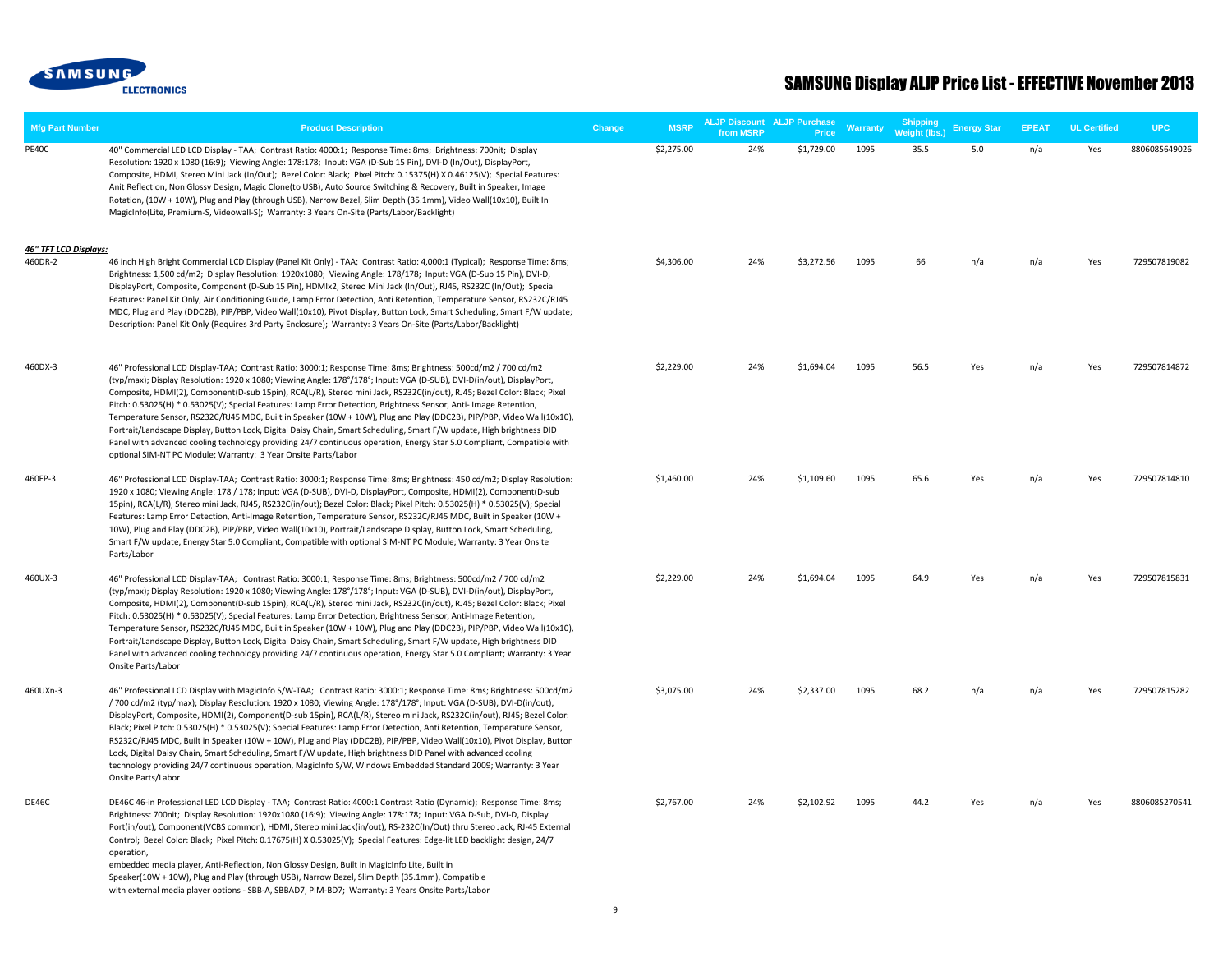

| <b>Mfg Part Number</b> | <b>Product Description</b>                                                                                                                                                                                                                                                                                                                                                                                                                                                                                                                                                                                                                                                                                                                                                                                                                                                                                   | Change | <b>MSRP</b> | <b>ALJP Discount ALJP Purchase</b><br>from MSRP | Price      | <b>Warranty</b> | <b>Shipping</b><br>Weight (lbs.) | <b>Energy Star</b> | <b>EPEAT</b> | <b>UL Certified</b> | <b>UPC</b>    |
|------------------------|--------------------------------------------------------------------------------------------------------------------------------------------------------------------------------------------------------------------------------------------------------------------------------------------------------------------------------------------------------------------------------------------------------------------------------------------------------------------------------------------------------------------------------------------------------------------------------------------------------------------------------------------------------------------------------------------------------------------------------------------------------------------------------------------------------------------------------------------------------------------------------------------------------------|--------|-------------|-------------------------------------------------|------------|-----------------|----------------------------------|--------------------|--------------|---------------------|---------------|
| ED46C                  | 46" Commercial LED LCD Display - TAA; Contrast Ratio: 5000:1; Response Time: 8ms; Brightness: 350nit; Display<br>Resolution: 1920x1080 (16:9); Viewing Angle: 178:178; Input: VGA (D-Sub 15-pin), HDMI, Stereo mini Jack (in/out), RS232C<br>in/out (thru stereo jack); Bezel Color: Black; Pixel Pitch: 0.17675(H) x 0.53025(V); Warranty: 3 year onsite parts/labor                                                                                                                                                                                                                                                                                                                                                                                                                                                                                                                                        |        | \$1,275.00  | 24%                                             | \$969.00   | 1095            | 32.1                             | 5.0                | n/a          | Yes                 | 8806085465145 |
| H46B                   | 46" Hybrid LED Display - TAA; Contrast Ratio: 3500:1; Response Time: 8ms; Brightness: 300cd/m2; Display Resolution:<br>1920x1080; Viewing Angle: 170/160; Input: HDMIx3 (1 supports DVI), Component, AV2, Antenna, USB, PC/DVI Audio In,<br>Component Audio In, AV Audio In; Bezel Color: Glossy Black; Special Features: Built in Speaker, RS232, Plug and Play<br>(through USB), PIP/PBP, Narrow Bezel, Light Weight, Built in Button Lock; Warranty: 3 Years Onsite Parts/Labor/Backlight;<br>Warrranty: 2 Years On-Site (Parts/Labor/Backlight)                                                                                                                                                                                                                                                                                                                                                          |        | \$1,268.00  | 24%                                             | \$963.68   | 730             | 35.4                             | n/a                | n/a          | Yes                 | 8806085179417 |
| LE46C                  | 46" Commercial LED LCD Display - TAA; Contrast Ratio: 4,000:1; Response Time: 8ms; Brightness: 700nit; Display<br>Resolution: 1920 x 1080 (16:9); Viewing Angle: 178°/178°; Input: DVI, HDMI 1, HDMI 2, CVBS Component (D-Sub 15 Pin);<br>Bezel Color: Black; Pixel Pitch: 0.17675(H) x 0.53025(V); Special Features: Built in Speaker(10W + 10W), PIP/PBP, Narrow<br>Bezel, Light Weight, RS232 In/Out; Warranty: 3 Years On-Site (Parts/Labor/Backlight)                                                                                                                                                                                                                                                                                                                                                                                                                                                   |        | \$2,490.00  | 24%                                             | \$1,892.40 | 1095            | 36.8                             | 6.0                | n/a          | Yes                 | 8806085457133 |
| MD46B                  | 46" inch LED LCD Commercial Display - TAA; Contrast Ratio: 5000:1; Response Time: 8ms; Brightness: 350nits; Display<br>Resolution: 1920x1080; Viewing Angle: 178/178; Input: Analog D-SUB, DVI-D(Dual Link), Component, CVBS, HDMI; Bezel<br>Color:Glossy Black; Special Features: Built in MagicInfo Lite, Built in Speaker, (10W + 10W), Plug and Play (through USB),<br>PIP/PBP, Narrow Bezel, Light Weight, Built in DTV Tuner (ATSC); Warranty: 3 Year Onsite Parts/Labor                                                                                                                                                                                                                                                                                                                                                                                                                               |        | \$1,306.00  | 24%                                             | \$992.56   | 1095            | 32.34                            | Yes                | n/a          | Yes                 | 729507818764  |
| MD46C                  | 46" Commercial LED LCD Display - TAA; Contrast Ratio: 5000:1; Response Time: 8ms; Brightness: 350nits; Display<br>Resolution: 1920x1080 (16:9); Viewing Angle: 178/178; Input: Analog D-SUB, DVI-D(Dual Link), Component, CVBS, HDMI,<br>Stereo Mini Jack; Bezel Color: Black; Pixel Pitch: 0.17675(H) x 0.53025(V); Special Features: Magic Clone(to USB), Auto<br>Source Switching & Recovery, Lamp Error Detection, Super Clear Coating, Temperature Sensor, RS232C/RJ45 MDC,Plug and<br>Play (DDC2B), PIP/PBP, Video Wall(10x10), Pivot Display, Image Rotation, Button Lock, Smart Scheduling, Smart F/W<br>update, Clock Battery(80hrs Clock Keeping), Built In MagicInfo(Lite, Premium-S, Videowall-S); Warranty: 3 Years On-Site<br>(Parts/Labor/Backlight)                                                                                                                                          |        | \$1,423.00  | 24%                                             | \$1,081.48 | 1095            | 33                               | 5.0                | n/a          | Yes                 | 8806085513433 |
| ME46B                  | 46" LED LCD Commercial Display - TAA; Contrast Ratio: 5000:1; Response Time: 8ms; Brightness: 350nits; Display<br>Resolution: 1920x1080; Viewing Angle: 178/178; Input: Analog D-SUB, DVI-D(Dual Link), Component, CVBS, HDMI; Bezel<br>Color:Glossy Black; Special Features: Built in MagicInfo Lite, Built in Speaker, (10W + 10W), Plug and Play (through USB),<br>PIP/PBP, Narrow Bezel, Light Weight, Built in DTV Tuner (ATSC); Warranty: 3 Year Onsite Parts/Labor                                                                                                                                                                                                                                                                                                                                                                                                                                    |        | \$1,685.00  | 24%                                             | \$1,280.60 | 1095            | 36.52                            | Yes                | n/a          | Yes                 | 729507819310  |
| ME46C                  | 46" Commercial LED LCD Display - TAA; Contrast Ratio: 5,000:1; Response Time: 8ms; Brightness: 450nit; Display<br>Resolution: 1920 x 1080 (16:9); Viewing Angle: 178°/178°; Input: VGA (D-Sub 15 Pin), DVI-D (In/Out), 2 HDMI, DisplayPort<br>1.2, Component, Composite, USB, Stereo Mini Jack, TV in; Bezel Color: Black; Pixel Pitch: 0.17675(H) x 0.53025(V); Special<br>Features: Magic Clone(to USB), Auto Source Switching & Recovery, Lamp Error Detection, Super Clear Coating,<br>Temperature Sensor, RS232C/RJ45 MDC,Plug and Play (DDC2B), PIP/PBP, Video Wall(10x10), Pivot Display, Image Rotation,<br>Button Lock, DP 1.2 Digital Daisy Chain(Supporting 2x2 UHD Resolution, HDCP Support), Smart Scheduling, Smart F/W<br>update, Clock Battery(80hrs Clock Keeping), Built In MagicInfo(Lite, Premium-S, Videowall-S); Warranty: 3 Years On-Site<br>(Parts/Labor/Backlight)                  |        | \$1,814.00  | 24%                                             | \$1,378.64 | 1095            | 36.8                             | 6.0                | n/a          | Yes                 | 8806085498402 |
| OL46B                  | 46" High Brightness Commercial LCD Display with Outdoor Enclosure - TAA; Contrast Ratio: 4,000:1 (Typical); Response<br>Time: 8ms; Brightness: 1,500 cd/m2; Display Resolution: 1920x1080; Viewing Angle: 178/178; Input: VGA (D-Sub 15 Pin),<br>DVI-D, DisplayPort, Composite, HDMIx2, Component (D-Sub 15 Pin), RCA (L/R), Stereo Mini Jack (In/Out), RJ45, RS232C<br>(In/Out); Bezel Color: Matte Black; Special Features: All in one Outdoor, IP56 Proof Certified, High Brightness, Low Power<br>Consumption, Full HD Resolution, Sunglasses Free, Protective Glass, SBB -A Option, Ambient Sensor, Slim Bezel, Lamp Error<br>Detection, Anti image Retention, Temperature Sensor, RS232C/RJ45 MDC, Plug and Play (DDC2B), PIP/PBP, Smart<br>Scheduling, Smart F/W Update; Description: High brightness all in one outdoor display with enclosure; Warranty: 3 Years<br>On-Site (Parts/Labor/Backlight) |        | \$9,998.00  | 24%                                             | \$7,598.48 | 1095            | 237.6                            | n/a                | n/a          | Yes                 | 8806085179448 |
| PE46C                  | 46" Commercial LED LCD Display - TAA; Contrast Ratio: 4,000:1; Response Time: 8ms; Brightness: 700nit; Display<br>Resolution: 1920 x 1080 (16:9); Viewing Angle: 178°/178°; Input: VGA (D-Sub 15 Pin), DVI-D (In/Out), DisplayPort,<br>Composite, HDMI, Stereo Mini Jack (In/Out); Bezel Color: Black; Pixel Pitch: 0.17675(H) X 0.53025(V); Special Features:<br>Anit Reflection, Non Glossy Design, Magic Clone(to USB), Auto Source Switching & Recovery, Built in Speaker, Image<br>Rotation, (10W + 10W), Plug and Play (through USB), Narrow Bezel, Slim Depth (35.1mm), Video Wall(10x10), Built In<br>MagicInfo(Lite, Premium-S, Videowall-S); Warranty: 3 Years On-Site (Parts/Labor/Backlight)                                                                                                                                                                                                     |        | \$2,859.00  | 24%                                             | \$2,172.84 | 1095            | 36.5                             | 5.0                | n/a          | Yes                 | 8806085649033 |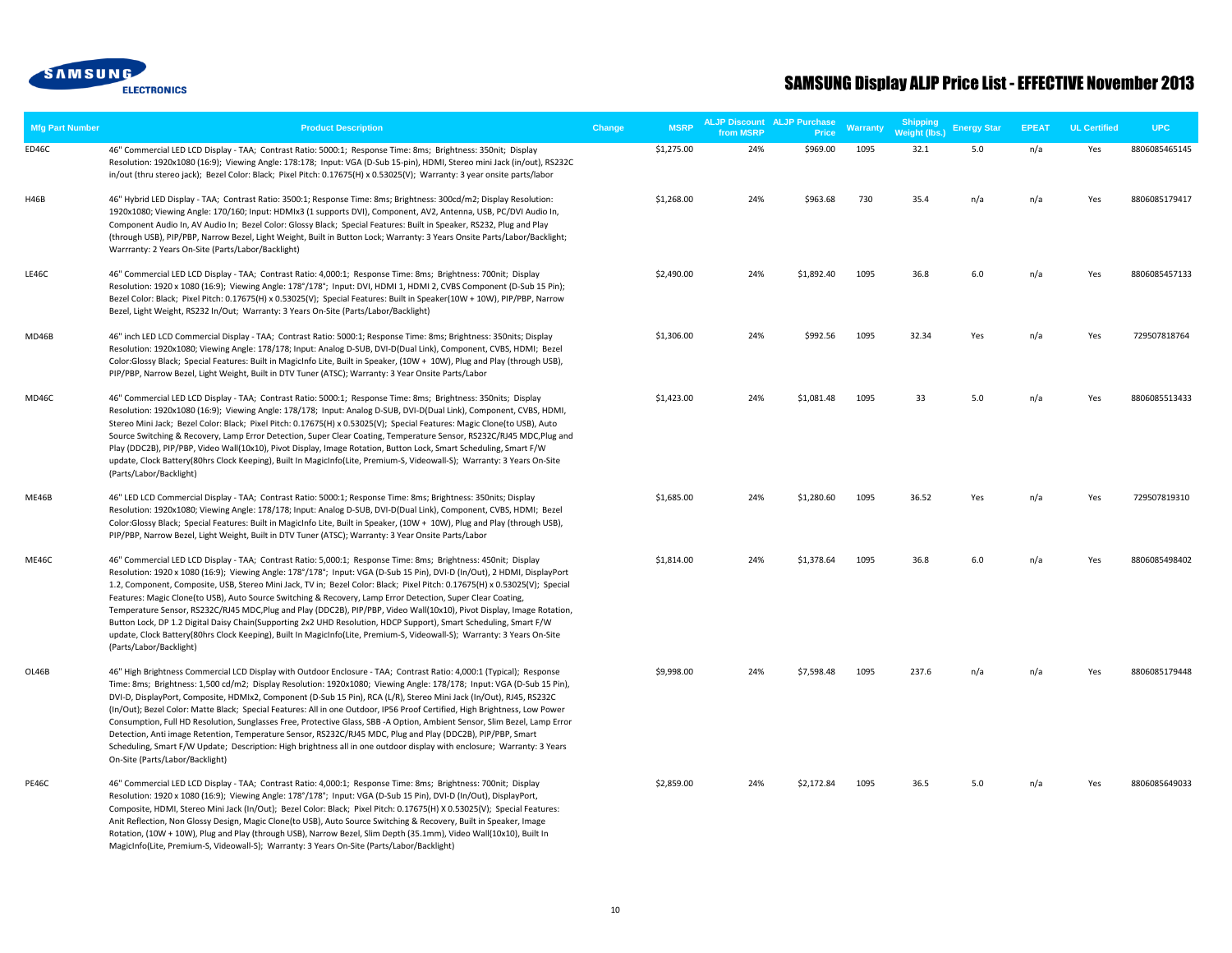

| <b>Mfg Part Number</b>                         | <b>Product Description</b>                                                                                                                                                                                                                                                                                                                                                                                                                                                                                                                                                                                                                                                                                                                                                                                                                                                                                                      | Change | <b>MSRP</b> | <b>ALJP Discount ALJP Purchase</b><br>from MSRP | Price      | <b>Warranty</b> | <b>Shipping</b><br><b>Weight (lbs.)</b> | <b>Energy Star</b> | <b>EPEAT</b> | <b>UL Certified</b> | <b>UPC</b>    |
|------------------------------------------------|---------------------------------------------------------------------------------------------------------------------------------------------------------------------------------------------------------------------------------------------------------------------------------------------------------------------------------------------------------------------------------------------------------------------------------------------------------------------------------------------------------------------------------------------------------------------------------------------------------------------------------------------------------------------------------------------------------------------------------------------------------------------------------------------------------------------------------------------------------------------------------------------------------------------------------|--------|-------------|-------------------------------------------------|------------|-----------------|-----------------------------------------|--------------------|--------------|---------------------|---------------|
| SL46B                                          | 46" High Brightness Professional LCD Display - TAA; Contrast Ratio: 4,000:1 (Typical); Response Time: 8ms; Brightness:<br>1,500 cd/m2; Display Resolution: 1920x1080; Viewing Angle: 178/178; Input: VGA (D-Sub 15 Pin), DVI-D (In/Out), USB,<br>HDMI, Composite, Component (D-Sub 15 Pin), RCA (L/R), Stereo Mini Jack (In/Out), RJ45, RS232C (In/Out); Bezel Color:<br>Matte Black; Special Features: Plug and Play, Built in Media Player with MagicInfo Lite Software, Slide in Module, Digital<br>Daisy Chains,<br>Built in Speakers, Lamp Error Detection, Anti Image Retention, Temperature Sensor, RS232C/RJ45<br>MDC, PIP/PBP, Video Wall(10x10), Pivot Display, Button Lock, Smart Scheduling; Description: Semi Outdoor High Bright                                                                                                                                                                                  |        | \$4,460.00  | 24%                                             | \$3,389.60 | 1095            | 71.7                                    | Yes                | n/a          | Yes                 | 729507819174  |
| UD46C                                          | Commercial Display; Warranty: 3 Years On-Site<br>46"Ultra Narrow Bezel Professional LED LCD Display - TAA; Contrast Ratio: 3500:1; Response Time: 8ms; Brightness: 700<br>cd/m2 (max); Display Resolution: 1920x1080; Viewing Angle: 178/178; Input: Analog D-SUB, DVI-D, Display Port 1.2,<br>HDMI1,HDMI2, Component(CVBS Common), Stereo, mini Jack, DP1.2(Loop-out), RS232C(in/out), RJ45; Bezel Color: Black;<br>Pixel Pitch: 0.53025mm(H)*0.53025mm(V); Warranty: 3 year onsite parts/labor                                                                                                                                                                                                                                                                                                                                                                                                                                |        | \$5,845.00  | 24%                                             | \$4,442.20 | 1095            | 39.6                                    | 6.0                | n/a          | Yes                 | 8806085498419 |
| <b>UD46-B</b>                                  | 46' Ultra Narrow Bezel Commercial LED LCD Display - TAA; Contrast Ratio: 3,500:1; Response Time: 8ms; Brightness:<br>450nit; Display Resolution: 1920 x 1080 (16:9); Viewing Angle: 178/178; Input: VGA (D-sub 15 pin), DVI-D, Composite,<br>HDMI (x2), Component (thru VGA port, adapter not included), RCA (L/R), Stereo Mini Jack; Bezel Color: Black; Pixel Pitch:<br>0.53025mm(H)*0.53025mm(V); Special Features: Auto Source Switchinig & Recovery, Lamp Error Detection, Anti<br>Retention(Haze 11%), Temperature Sensor, RS232C/RJ45 MDC, Plug and Play (DDC2B), PIP/PBP, Video Wall(10x10), Pivot<br>Display, Button Lock, DVI Digital Daisy Chain, Smart Scheduling, Smart F/W update, Clock Battery(80hrs Clock Keeping);<br>Warranty: 3 Years On-Site (Parts/Labor/Backlight)                                                                                                                                       |        | \$4,229.00  | 24%                                             | \$3,214.04 | 1095            | 68.8                                    | 6.0                | n/a          | Yes                 | 8806085473966 |
| <b>UE46C</b>                                   | 46" Slim Bezel Commercial LED LCD Display - TAA; Contrast Ratio: 5,000:1; Response Time: 4ms; Brightness: 500nit;<br>Display Resolution: 1920 x 1080 (16:9); Viewing Angle: 178°/178°; Input: VGA (D-sub 15 pin), DVI-D, 2 HDMI, DisplayPort<br>1.2, Component (CVBS common), USB, Stereo Mini Jack; Bezel Color: Black; Pixel Pitch: 0.15375(H) X 0.46125(V); Special<br>Features: ACM Support(Advanced Color Management), Magic Clone(to USB), Auto Source Switching & Recovery, Lamp<br>Error Detection, Super Clear Coating, Temperature Sensor, RS232C/RJ45 MDC,Plug and Play (DDC2B), PIP/PBP, Video<br>Wall(10x10), Pivot Display, Image Rotation, Button Lock, DP 1.2 Digital Daisy Chain(Supporting 2x2 UHD Resolution, HDCP<br>Support), Smart Scheduling, Smart F/W update, Clock Battery(80hrs Clock Keeping) Built In MagicInfo(Lite, Premium-S,<br>Videowall-S; Warranty: 3 Years On-Site (Parts/Labor/Backlight) |        | \$3,229.00  | 24%                                             | \$2,454.04 | 1095            | 34.1                                    | 6.0                | n/a          | Yes                 | 8806085498426 |
| 52", 57", 70" & 82" TFT LCD Displays:<br>550DX | 55" Professional LCD Display-TAA; Contrast Ratio: 4000:1; Response Time: 8ms; Brightness: 700 cd/m2; Display Resolution:<br>1920 x 1080; Viewing Angle: 178/178; Input: VGA, DVI-D(in/out), DisplayPort, Composite, HDMI(2), Component(D-sub<br>15pin), RS232C(in/out), RJ45; Bezel Color: Black; Pixel Pitch: 0.21(H) x 0.63(V); Special Features: 24/7 Continuous run-time<br>reliability, Lamp Error Detection, Brightness Sensor, Anti-Image Retention functions, Temperature Sensor, RS232C/RJ45<br>MDC, Built in Speaker (10W + 10W), Plug and Play (DDC2B), PIP/PBP, Video Wall(10x10), Portrait Orientation support,<br>Button Lock, Digital Daisy Chain (DVI-out), Smart Scheduling, Smart F/W update, Compatible with optional SIM-NT module<br>accessory (embedded PC w/MagicInfo Software), Energy Star 5.0 compliant. Warranty: 3 Year Onsite Parts/Labor                                                          |        | \$3.306.00  | 24%                                             | \$2.512.56 | 1095            | 92.4                                    | Yes                | n/a          | Yes                 | 729507813950  |
| DE55C                                          | DE55C 55-in Professional LED LCD Display - TAA; Contrast Ratio: 4000:1 Contrast Ratio (Dynamic); Response Time: 8ms;<br>Brightness: 700nit; Display Resolution: 1920x1080 (16:9); Viewing Angle: 178:178; Input: VGA D-Sub, DVI-D, Display<br>Port(in/out), Component(VCBS common), HDMI, Stereo mini Jack(in/out), RS-232C(In/Out) thru Stereo Jack, RJ-45 External<br>Control; Bezel Color: Black; Pixel Pitch: 0.21(H) X 0.63(V); Special Features: Edge-lit LED backlight design, 24/7 operation,<br>embedded media player, Anti-Reflection, Non Glossy Design, Built in MagicInfo Lite, Built in Speaker(10W + 10W), Plug and<br>Play (through USB), Narrow Bezel, Slim Depth (35.1mm), Compatible with external media player options - SBB-A, SBBAD7,<br>PIM-BD7; Warranty: 3 Years Onsite Parts/Labor                                                                                                                    |        | \$4,153.00  | 24%                                             | \$3,156.28 | 1095            | 56.8                                    | Yes                | n/a          | Yes                 | 8806085270558 |
| ED55C                                          | 55" Commercial LED LCD Display - TAA; Contrast Ratio: 5000:1; Response Time: 8ms; Brightness: 350nit; Display<br>Resolution: 1920x1080 (16:9); Viewing Angle: 178:178; Input: VGA(D-SUB), HDMI, Stereo Mini Jack; Bezel Color: Black;<br>Pixel Pitch: .21(H) x 0.63(V); Special Features: Built in MagicInfo Lite Software, Built in Speaker(10W + 10W), USB port(Plug                                                                                                                                                                                                                                                                                                                                                                                                                                                                                                                                                          |        | \$1,961.00  | 24%                                             | \$1,490.36 | 1095            | 51.6                                    | 5.0                | n/a          | Yes                 | 8806085465152 |
| LE55C                                          | and Play), PIP/PBP; Warranty: 3yr Onsite Parts/Labor<br>55" Commercial LED LCD Display - TAA; Contrast Ratio: 4,000:1; Response Time: 8ms; Brightness: 700nit; Display<br>Resolution: 1920 x 1080 (16:9); Viewing Angle: 178°/178°; Input: DVI, HDMI 1, HDMI 2, CVBS Component (D-sub 15pin);<br>Bezel Color: Black; Pixel Pitch: 0.21(H) x 0.63(V); Special Features: Built in Speaker(10W + 10W), PIP/PBP, Narrow Bezel,<br>Light Weight, RS232 In/Out; Warranty: 3 Years On-Site (Parts/Labor/Backlight)                                                                                                                                                                                                                                                                                                                                                                                                                     |        | \$3,961.00  | 24%                                             | \$3,010.36 | 1095            | 48.5                                    | 6.0                | n/a          | Yes                 | 8806085457249 |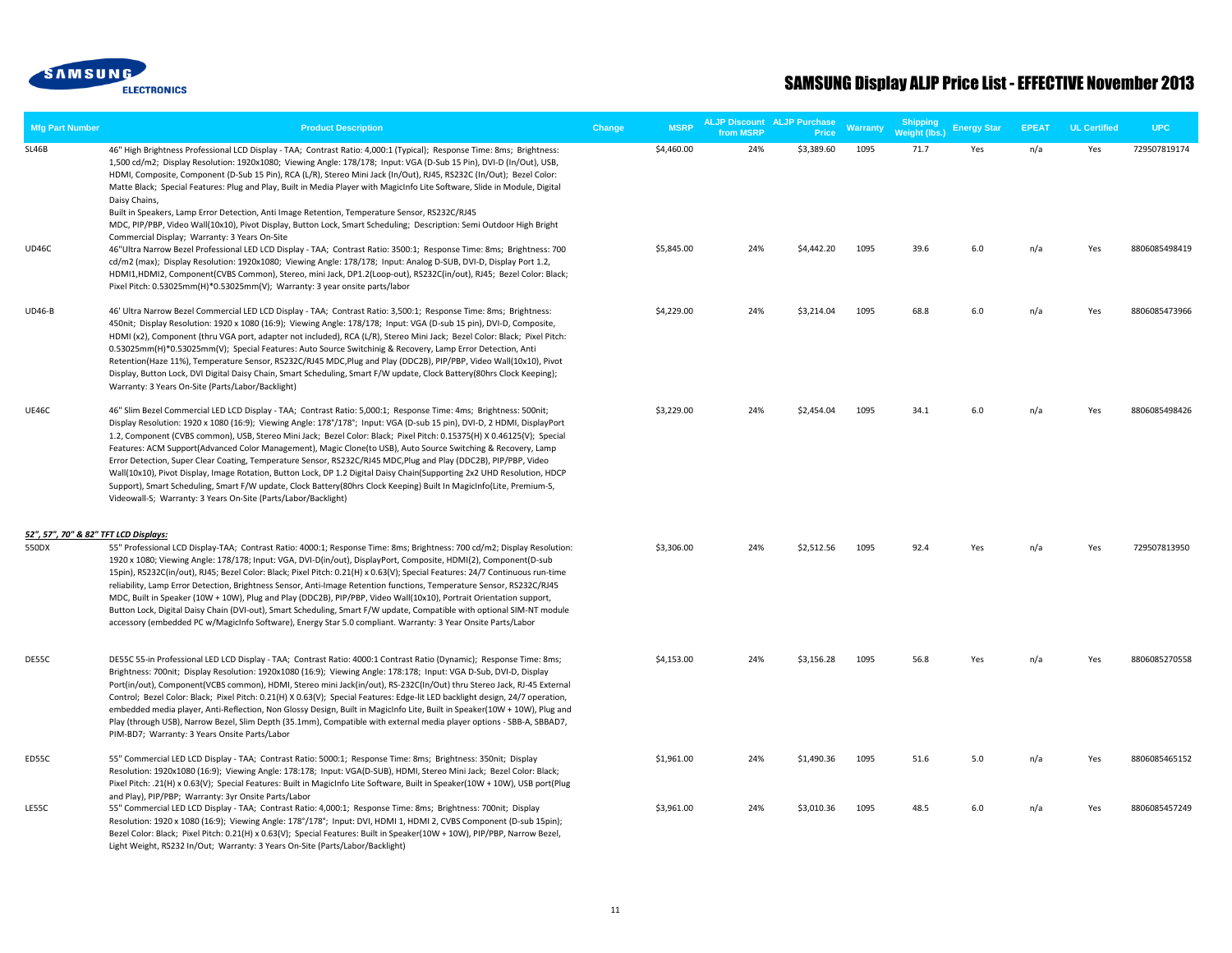

| <b>Mfg Part Number</b> | <b>Product Description</b>                                                                                                                                                                                                                                                                                                                                                                                                                                                                                                                                                                                                                                                                                                                                                                                                                                                                                                    | Change | <b>MSRP</b> | <b>ALJP Discount ALJP Purchase</b><br>from MSRP | Price      | Warranty | Shipping<br>Weight (lbs.) | <b>Energy Star</b> | <b>EPEAT</b> | <b>UL Certified</b> | <b>UPC</b>    |
|------------------------|-------------------------------------------------------------------------------------------------------------------------------------------------------------------------------------------------------------------------------------------------------------------------------------------------------------------------------------------------------------------------------------------------------------------------------------------------------------------------------------------------------------------------------------------------------------------------------------------------------------------------------------------------------------------------------------------------------------------------------------------------------------------------------------------------------------------------------------------------------------------------------------------------------------------------------|--------|-------------|-------------------------------------------------|------------|----------|---------------------------|--------------------|--------------|---------------------|---------------|
| MD55C                  | 55" Commercial LED LCD Display - TAA; Contrast Ratio: 5000:1; Response Time: 8ms; Brightness: 350nit; Display<br>Resolution: 1920x1080 (16:9); Viewing Angle: 178:178; Input: VGA (D-SUB), DVI-D, HDMI, Component (CVBS Common)<br>Stereo Mini Jack; Bezel Color: Black; Pixel Pitch: 0.21(H) x 0.63(V); Special Features: Magic Clone(to USB), Auto Source<br>Switching & Recovery, Lamp Error Detection, Super Clear Coating, Temperature Sensor, RS232C/RJ45 MDC, Plug and Play<br>(DDC2B), PIP/PBP, Video Wall(10x10), Pivot Display, Image Rotation, Button Lock, Smart Scheduling, Smart F/W update,<br>Clock Battery(80hrs Clock Keeping), Built In MagicInfo(Lite, Premium-S, Videowall-S); Warranty: 3 Years On-Site<br>(Parts/Labor/Backlight)                                                                                                                                                                      |        | \$2,115.00  | 24%                                             | \$1,607.40 | 1095     | 53                        | 5.0                | n/a          | Yes                 | 8806085512382 |
| ME55C                  | 55" Commercial LED LCD Display - TAA; Contrast Ratio: 5,000:1; Response Time: 8ms; Brightness: 450nit; Display<br>Resolution: 1920 x 1080 (16:9); Viewing Angle: 178°/178°; Input: VGA (D-Sub 15 Pin), DVI-D (In/Out), 2 HDMI, DisplayPort<br>1.2, Component, Composite, USB, Stereo Mini Jack, TV in; Bezel Color: Black; Pixel Pitch: 0.21(H) x 0.63(V); Special<br>Features: Magic Clone(to USB), Auto Source Switching & Recovery, Lamp Error Detection, Super Clear Coating,<br>Temperature Sensor, RS232C/RJ45 MDC,Plug and Play (DDC2B), PIP/PBP, Video Wall(10x10), Pivot Display, Image Rotation,<br>Button Lock, DP 1.2 Digital Daisy Chain(Supporting 2x2 UHD Resolution, HDCP Support), Smart Scheduling, Smart F/W<br>update, Clock Battery(80hrs Clock Keeping), Built In MagicInfo(Lite, Premium-S, Videowall-S); Warranty: 3 Years On-Site<br>(Parts/Labor/Backlight)                                         |        | \$2,813.00  | 24%                                             | \$2,137.88 | 1095     | 48.5                      | 6.0                | n/a          | Yes                 | 8806085498433 |
| PE55C                  | 55" Commercial LED LCD Display - TAA; Contrast Ratio: 4,000:1; Response Time: 8ms; Brightness: 700nit; Display<br>Resolution: 1920 x 1080 (16:9); Viewing Angle: 178°/178°; Input: VGA (D-Sub 15 Pin), DVI-D (In/Out), DisplayPort,<br>Composite, HDMI, Stereo Mini Jack (In/Out); Bezel Color: Black; Pixel Pitch: 0.21(H) X 0.63(V); Special Features: Anit<br>Reflection, Non Glossy Design, Magic Clone(to USB), Auto Source Switching & Recovery, Built in Speaker, Image Rotation,<br>(10W + 10W), Plug and Play (through USB), Narrow Bezel, Slim Depth (35.1mm), Video Wall(10x10), Built In MagicInfo(Lite,<br>Premium-S, Videowall-S); Warranty: 3 Years On-Site (Parts/Labor/Backlight)                                                                                                                                                                                                                            |        | \$4,260.00  | 24%                                             | \$3,237.60 | 1095     | 56.9                      | 5.0                | n/a          | Yes                 | 8806085649040 |
| UE55C                  | 55" Slim Bezel Commercial LED LCD Display - TAA; Contrast Ratio: 5,000:1; Response Time: 4ms; Brightness: 500nit;<br>Display Resolution: 1920 x 1080 (16:9); Viewing Angle: 178°/178°; Input: VGA (D-sub 15 pin), DVI-D, 2 HDMI, DisplayPort<br>1.2, Component (CVBS common), USB, Stereo Mini Jack; Bezel Color: Black; Pixel Pitch: 0.210(H) X 0.630(V); Special<br>Features: ACM Support(Advanced Color Management), Magic Clone(to USB), Auto Source Switching & Recovery, Lamp<br>Error Detection, Super Clear Coating, Temperature Sensor, RS232C/RJ45 MDC,Plug and Play (DDC2B), PIP/PBP, Video<br>Wall(10x10), Pivot Display, Image Rotation, Button Lock, DP 1.2 Digital Daisy Chain(Supporting 2x2 UHD Resolution, HDCP<br>Support), Smart Scheduling, Smart F/W update, Clock Battery(80hrs Clock Keeping), Built In MagicInfo(Lite, Premium-S,<br>Videowall-S); Warranty: 3 Years On-Site (Parts/Labor/Backlight) |        | \$4,613.00  | 24%                                             | \$3,505.88 | 1095     | 45.4                      | 6.0                | n/a          | Yes                 | 8806085498457 |
| ED65C                  | 65" Commercial LED LCD Display - TAA; Contrast Ratio: 5,000:1; Response Time: 8ms; Brightness: 350nit; Display<br>Resolution: 1920x1080 (16:9); Viewing Angle: 178:178; Input: VGA(D-SUB), HDMI, Stereo Mini Jack; Bezel Color: Black;<br>Pixel Pitch: 0.248(H)x0.744(V); Special Features: Built in MagicInfo Lite Software, Built in Speaker(10W + 10W), USB<br>port(Plug and Play), PIP/PBP; Warranty: 3yr Onsite Parts/Labor                                                                                                                                                                                                                                                                                                                                                                                                                                                                                              |        | \$4,077.00  | 24%                                             | \$3,098.52 | 1095     | 51.6                      | n/a                | n/a          | Yes                 | 8806085465169 |
| MD65C                  | 65 inch Commercial LED LCD Display - TAA; Contrast Ratio: 4000:1; Response Time: 6.5ms; Brightness: 450nits; Display<br>Resolution: 1920x1080 (16:9); Viewing Angle: 178:178; Input: VGA (D-SUB), DVI-D, Display Port 1. 2, HDMI; Component:<br>(CVBS Common), Stereo Mini Jack; Pixel Pitch: 0.248(H) × 0.744(V) mm; Special Features: Magic Clone(to USB), Auto<br>Source Switching & Recovery, Lamp Error Detection, Super Clear Coating, Temperature Sensor, RS232C/RJ45 MDC,Plug<br>and Play (DDC2B), PIP/PBP, Video Wall(10x10), Pivot Display, Image Rotation, Button Lock, DP 1.2 Digital Daisy<br>Chain(Supporting 2x2 UHD Resolution, HDCP Support), Smart Scheduling, Smart F/W update, Clock Battery(80hrs Clock<br>Keeping), Built In MagicInfo(Lite, Premium-S, Videowall-S), WiFi Embedded, WiDi 2.0; Warranty: 3 Years On-Site<br>(Parts/Labor/Backlight)                                                     |        | \$4,614.00  | 24%                                             | \$3,506.64 | 1095     | 86                        | n/a                | n/a          | Yes                 | 8806085756014 |
| ED75C                  | 75" Commercial LED LCD Display - TAA; Contrast Ratio: 5,000:1; Response Time: 4msResponse; Brightness: 350nit;<br>Display Resolution: 1920 × 1080 (16:9); Viewing Angle: 178:178; Input: VGA(D-SUB), HDMI, Stereo Mini Jack; Bezel Color:<br>Black; Pixel Pitch: 0.2865(H) × 0.8595(V); Special Features: Built in Speaker(10W + 10W), PIP/PBP, Narrow Bezel, Light<br>Weight, RS232 In/Out1 D-Sub & 1 HDMI; Warranty: 3yr Onsite Parts/Labor                                                                                                                                                                                                                                                                                                                                                                                                                                                                                 |        | \$6,923.00  | 24%                                             | \$5,261.48 | 1095     | 104                       | n/a                | n/a          | Yes                 | 8806085465176 |
| ME75C                  | 75" LED LCD Commercial Display - TAA; Contrast Ratio: 5000:1; Response Time: 4ms; Brightness: 550nit; Display<br>Resolution: 1920x1080; Viewing Angle: 178°/178°; Input: VGA (D-Sub 15 Pin), DVI-D, Display Port 1.2, 2; HDMI,<br>Component (CVBS Common), Stereo Mini Jack; Bezel Color: Black; Pixel Pitch: 0.2865(H) × 0.8595(V); Special Features<br>Magic Clone(to USB), Auto Source Switching & Recovery, Lamp Error Detection, Super Clear Coating, Temperature Sensor,<br>RS232C/RJ45 MDC,Plug and Play (DDC2B), PIP/PBP, Video Wall(10x10), Pivot Display, Image Rotation, Button Lock, DP 1.2<br>Digital Daisy Chain(Supporting 2x2 UHD Resolution, HDCP Support), Smart Scheduling, Smart F/W update, Clock<br>Battery(80hrs Clock Keeping) Built In MagicInfo(Lite, Premium-S, Videowall-S), WiFi Embedded, WiDi 2.0; Warranty: 3 Years<br>On - Site (Parts/Labor/Backlight)                                      |        | \$9,229.00  | 24%                                             | \$7,014.04 | 1095     | 144                       | n/a                | n/a          | Yes                 | 8806085701526 |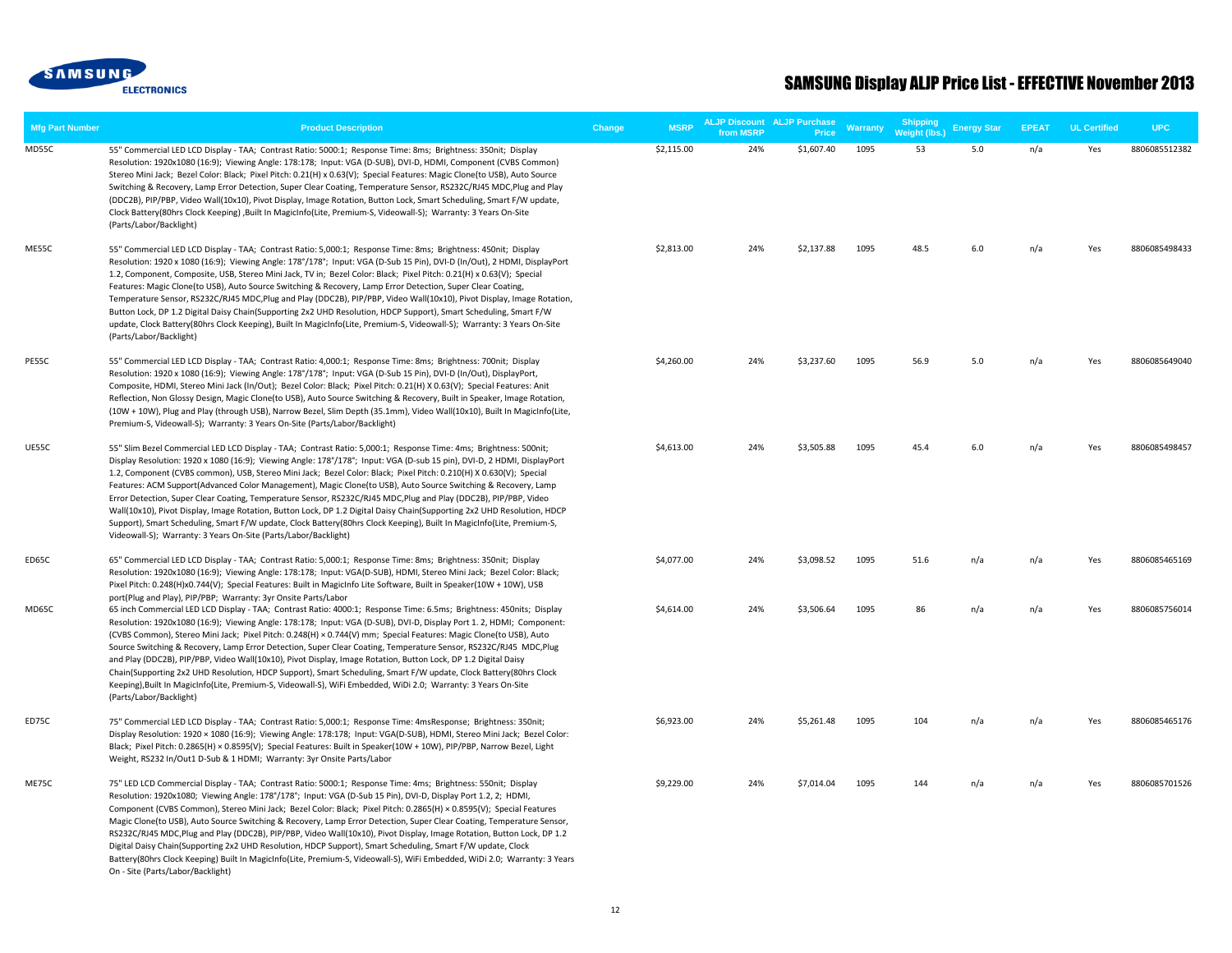

| <b>Mfg Part Number</b>          | <b>Product Description</b>                                                                                                                                                                                                                                                                                                                                                                                                                                                                                                                                                                                                                                                                                                                                                                                   | Change | <b>MSRP</b>              | from MSRP  | <b>ALJP Discount ALJP Purchase</b><br><b>Price</b> | <b>Warranty</b> | <b>Shipping</b><br><b>Weight (lbs.)</b> | <b>Energy Star</b> | <b>EPEAT</b> | <b>UL Certified</b> | <b>UPC</b>                   |
|---------------------------------|--------------------------------------------------------------------------------------------------------------------------------------------------------------------------------------------------------------------------------------------------------------------------------------------------------------------------------------------------------------------------------------------------------------------------------------------------------------------------------------------------------------------------------------------------------------------------------------------------------------------------------------------------------------------------------------------------------------------------------------------------------------------------------------------------------------|--------|--------------------------|------------|----------------------------------------------------|-----------------|-----------------------------------------|--------------------|--------------|---------------------|------------------------------|
| 700DX-3                         | 70" Professional LCD Display - TAA; Contrast Ratio: 2,500:1 (Typical); Response Time: 8ms;<br>Brightness: 600 cd/m2; Display Resolution: 1920x1080; Viewing Angle: 178/178; Input: VGA (D-Sub 15 Pin), DVI-D<br>(In/Out), DisplayPort, Composite, Component (D-Sub 15 Pin), HDMIx2, RCA (L/R), Stereo Mini Jack (In/Out), RJ45, RS232C<br>(In/Out); Bezel Color: Matte Black; Special Features: Lamp Error Detection, Anti Retention, Brightness Sensor,<br>Temperature Sensor, Built-In Fan Control, RS232C MDC, Built in Speaker (15W + 15W), Plug and Play (DDC2B, DDC/CI),<br>PIP/PBP, Video Wall(5x5), Pivot Display, Button Lock, Digital Daisy Chain; Warranty: 3 Years On-Site (Parts/Labor/Backlight);<br>Warranty: 3 Years On-Site (Parts/Labor/Backlight)                                         |        | \$12,306.00              | 24%        | \$9,352.56                                         | 1095            | 228.8                                   | n/a                | n/a          | Yes                 | 729507819792                 |
| MD55B                           | 55" inch LED LCD Commercial Display - TAA; Contrast Ratio: 5000:1; Response Time: 8ms; Brightness: 380cd/m2; Display<br>Resolution: 1920x1080; Viewing Angle: 178/178; Input: VGA (D-sub 15 pin), DVI-D, HDMI, DisplayPort, Component (CVBS<br>common), USB, Stereo mini jack, TV In; Bezel Color: Black; Pixel Pitch: 0.21(H) x 0.63(V); Special Features: Built-in TV tuner,<br>Built-in Speaker (10W + 10W), Simple Plug & Play media player (thru USB), Built-in MagicInfo Lite signage software, Narrow<br>bezel, Slim chassis depth (1.18"), DVI-D (Digital loop-out), RS232C (in/out); Description: 55" Professional Edge-lit LED LCD;<br>Warranty: 3 Year Onsite Parts/Labor                                                                                                                         |        | \$1,998.00               | 24%        | \$1,518.48                                         | 1095            | 48.8                                    | Yes                | n/a          | Yes                 | 729507816999                 |
| ME55B                           | 55" LED LCD Proffesional Display - TAA; Contrast Ratio: 5000:1; Response Time: 8ms; Brightness: 389nit; Display<br>Resolution: 1920x1080; Viewing Angle: 178/178; Input: Analog D-SUB, DVI-D(in/out), Display Port, Component(CVBS<br>Common), HDMI, Stereo mini Jack, RS232(in/out) thru stereo jack, RJ45; Bezel Color: Black; Pixel Pitch: 0.21(H) x 0.63(V);<br>Special Features: Built in MagicInfo Lite, Built in Speaker(10W + 10W), Plug and Play (through USB), PIP/PBP, Narrow Bezel,<br>Slim Depth (29.9mm), Tuner, ADA compliant form factor; Warranty: 3 Year Onsite Parts/Labor                                                                                                                                                                                                                |        | \$2,691.00               | 24%        | \$2,045.16                                         | 1095            | 48.84                                   | Yes                | n/a          | Yes                 | 729507819327                 |
| ME75B                           | 75 inch LED LCD Commercial Display - TAA; Contrast Ratio: 5000:1; Response Time: 4ms; Brightness: 550nit; Display<br>Resolution: 1920x1080; Viewing Angle: 178/178; Input: VGA (D-Sub 15 Pin), DVI-D (in/out), HDMI, DisplayPort,<br>Component, Composite, USB, Stereo Mini Jack (in/out), RJ45, RS232C (in/out); Bezel Color: Glossy Black; Special Features:<br>Narrow Bezel, Slim Depth, PIM Module, Digital Daisy Chains, Lamp Error Detection, Temperature Sensor, RS232C/RJ45<br>MDC, Video Wall(10x10), Pivot Display, Smart Scheduling, Built in MagicInfo Lite, Built in Speaker(15W + 15W), Plug and<br>Play (through USB), 4GB Flash Drive Memory (1.2GB OS, 2.8GB Free), Built in TV Tuner; Warranty: 3 Years On-Site<br>(Parts/Labor/Backlight)                                                 |        | \$9,229.00               | 24%        | \$7,014.04                                         | 1095            | 153.3                                   | n/a                | n/a          | Yes                 | 8806085267275                |
| UD55A                           | 55" Ultra-Narrow Bezel Professional LED LCD Display - TAA; Contrast Ratio: 3500:1; Response Time: 8ms; Brightness:<br>700cd/m2; Display Resolution: 1920x1080; Viewing Angle: 178/178; Input: VGA (D-SUB 15 pin), DVI-D, Display Port,<br>Composite, HDMIx2, Component (thru VGA port, requires optional adaptor), RCA (L/R), Stereo Mini Jack Bezel Color: Black<br>Pixel Pitch: 0.63x0.63 Special Features: Lamp Error Detection, Anti-Image Retention, Temperature Sensor, RS232C/RJ45<br>MDC, Plug and Play (DDC2B), PIP/PBP, Built-in Video Wall processor (10x10), Portrait Orientation, Button Lock, Digital Daisy<br>Chain, Smart Scheduling, Smart F/W update, 24/7 Continuous Operation Description: 55" Ultra Narrow Bezel, Video Wall<br>Direct-lit LED LCD; Warranty: 3 Year Onsite Parts/Labor |        | \$8,460.00               | 24%        | \$6,429.60                                         | 1095            | 72.6                                    | Yes                | n/a          | Yes                 | 729507816784                 |
| UD55C                           | 55" Ultra-Narrow Bezel Professional LED LCD Display - TAA; Contrast Ratio: 3500:1; Response Time: 8ms; Brightness: 700<br>cd/m2 (max); Display Resolution: 1920x1080; Viewing Angle: 178/178; Input: Analog D-SUB, DVI-D, Display Port 1.2,<br>HDMI1,HDMI2, Component(CVBS Common), Stereo, mini Jack, DP1.2(Loop-out), RS232C(in/out), RJ45; parts/labor                                                                                                                                                                                                                                                                                                                                                                                                                                                    |        | \$8,614.00               | 24%        | \$6,546.64                                         | 1095            | 52.8                                    | 6.0                | n/a          | Yes                 | 8806085498440                |
| <b>Options and Accessories:</b> |                                                                                                                                                                                                                                                                                                                                                                                                                                                                                                                                                                                                                                                                                                                                                                                                              |        |                          |            |                                                    |                 |                                         |                    |              |                     |                              |
| CY-AC46                         | Samsung A/C Kit for 460DR & 460DRn Outdoor Panel Kits                                                                                                                                                                                                                                                                                                                                                                                                                                                                                                                                                                                                                                                                                                                                                        |        | \$1,075.00               | 25%        | \$806.25                                           | 365             | 48.4                                    | n/a                | n/a          | n/a                 | 729507807430                 |
| CY-EBIS                         | External Brightness & IR Sensor for 400UX(n)-2, 460UX(n)-2, 460UT(n)-2, 460UT(n)-B Series                                                                                                                                                                                                                                                                                                                                                                                                                                                                                                                                                                                                                                                                                                                    |        | \$44.00                  | 25%        | \$33.00                                            | 1095            | 0.5                                     | n/a                | n/a          | n/a                 | 729507815862                 |
| CY-EBISA                        | LED LFD ME, DE, UE, UD EXTERNAL BRIGHTNESS SENSOR                                                                                                                                                                                                                                                                                                                                                                                                                                                                                                                                                                                                                                                                                                                                                            |        | \$44.00                  | 25%        | \$33.00                                            | 1095            | $\mathbf{1}$                            | n/a                | n/a          | n/a                 | 729507819341                 |
| CY-TE65                         | 65-inch Infrared Touch Overlay for ED65C & MD65C                                                                                                                                                                                                                                                                                                                                                                                                                                                                                                                                                                                                                                                                                                                                                             |        | \$1,998.00               | 25%        | \$1,498.50                                         | 1095            | 33                                      | n/a                | n/a          | n/a                 | 8806085676299                |
| CY-TE75                         | 75-inch Infrared Touch Overlay for ED75C                                                                                                                                                                                                                                                                                                                                                                                                                                                                                                                                                                                                                                                                                                                                                                     |        | \$3,306.00               | 25%<br>25% | \$2,479.50                                         | 1095            | 47                                      | n/a                | n/a          | n/a                 | 8806085676305                |
| CY-TM32<br>CY-TM40              | Infrared Touch Overlay for ME32B with 6 touch points<br>Infrared Touch Overlay for ME40B with 6 touch points                                                                                                                                                                                                                                                                                                                                                                                                                                                                                                                                                                                                                                                                                                 |        | \$1,229.00<br>\$1,383.00 | 25%        | \$921.75<br>\$1,037.25                             | 1095<br>1095    | 11.9<br>15.6                            | n/a<br>n/a         | n/a<br>n/a   | n/a<br>n/a          | 729507819525<br>729507819532 |
| CY-TM46                         | Infrared Touch Overlay for ME46B with 6 touch points                                                                                                                                                                                                                                                                                                                                                                                                                                                                                                                                                                                                                                                                                                                                                         |        | \$1,460.00               | 25%        | \$1,095.00                                         | 1095            | 20.2                                    | n/a                | n/a          | n/a                 | 729507819518                 |
| CY-TM55                         | Infrared Touch Overlay for ME55B with 6 touch points                                                                                                                                                                                                                                                                                                                                                                                                                                                                                                                                                                                                                                                                                                                                                         |        | \$1,613.00               | 25%        | \$1,209.75                                         | 1095            | 26.8                                    | n/a                | n/a          | n/a                 | 729507819549                 |
| CY-TM65                         | Optical Touch Overlay for ME65B                                                                                                                                                                                                                                                                                                                                                                                                                                                                                                                                                                                                                                                                                                                                                                              |        | \$1,807.00               | 25%        | \$1,355.25                                         | 1095            | 48.2                                    | n/a                | n/a          | n/a                 | 729507819587                 |
| CY-TM75                         | 75-inch Infrared Touch Overlay for ME75B                                                                                                                                                                                                                                                                                                                                                                                                                                                                                                                                                                                                                                                                                                                                                                     |        | \$3,306.00               | 25%        | \$2,479.50                                         | 1095            | 70.8                                    | n/a                | n/a          | n/a                 | 8806085430617                |
| CY-TM32LCA                      | 32-inch Infrared Touch Overlay for ME32C                                                                                                                                                                                                                                                                                                                                                                                                                                                                                                                                                                                                                                                                                                                                                                     |        | \$1,229.00               | 25%        | \$921.75                                           | 1095            | 11.9                                    | n/a                | n/a          | n/a                 | 8806085675902                |
| CY-TM40LCA                      | 40-inch Infrared Touch Overlay for ME40C                                                                                                                                                                                                                                                                                                                                                                                                                                                                                                                                                                                                                                                                                                                                                                     |        | \$1,383.00               | 25%        | \$1,037.25                                         | 1095            | 15.6                                    | n/a                | n/a          | n/a                 | 8806085675940                |
| CY-TM46LCA                      | 46-inch Infrared Touch Overlay for ME46C                                                                                                                                                                                                                                                                                                                                                                                                                                                                                                                                                                                                                                                                                                                                                                     |        | \$1,460.00               | 25%        | \$1,095.00                                         | 1095            | 20.2                                    | n/a                | n/a          | n/a                 | 8806085675957                |
| CY-TM55LCC                      | 55-inch Infrared Touch Overlay for ME55C                                                                                                                                                                                                                                                                                                                                                                                                                                                                                                                                                                                                                                                                                                                                                                     |        | \$1,613.00               | 25%        | \$1,209.75                                         | 1095            | 26.8                                    | n/a                | n/a          | n/a                 | 8806085675919                |
| MID-UD46FS<br>MID-UD46MB        | Samsung MID Video Wall Stand Kit for UD46A LED Series<br>MID Kit Bar Brackets for UD46A LED Series                                                                                                                                                                                                                                                                                                                                                                                                                                                                                                                                                                                                                                                                                                           |        | \$1,460.00<br>\$108.00   | 25%<br>25% | \$1,095.00<br>\$81.00                              | 1095<br>1095    | 88<br>4.4                               | n/a<br>n/a         | n/a<br>n/a   | n/a<br>n/a          | 729507818818<br>729507818016 |
|                                 |                                                                                                                                                                                                                                                                                                                                                                                                                                                                                                                                                                                                                                                                                                                                                                                                              |        |                          |            |                                                    |                 |                                         |                    |              |                     |                              |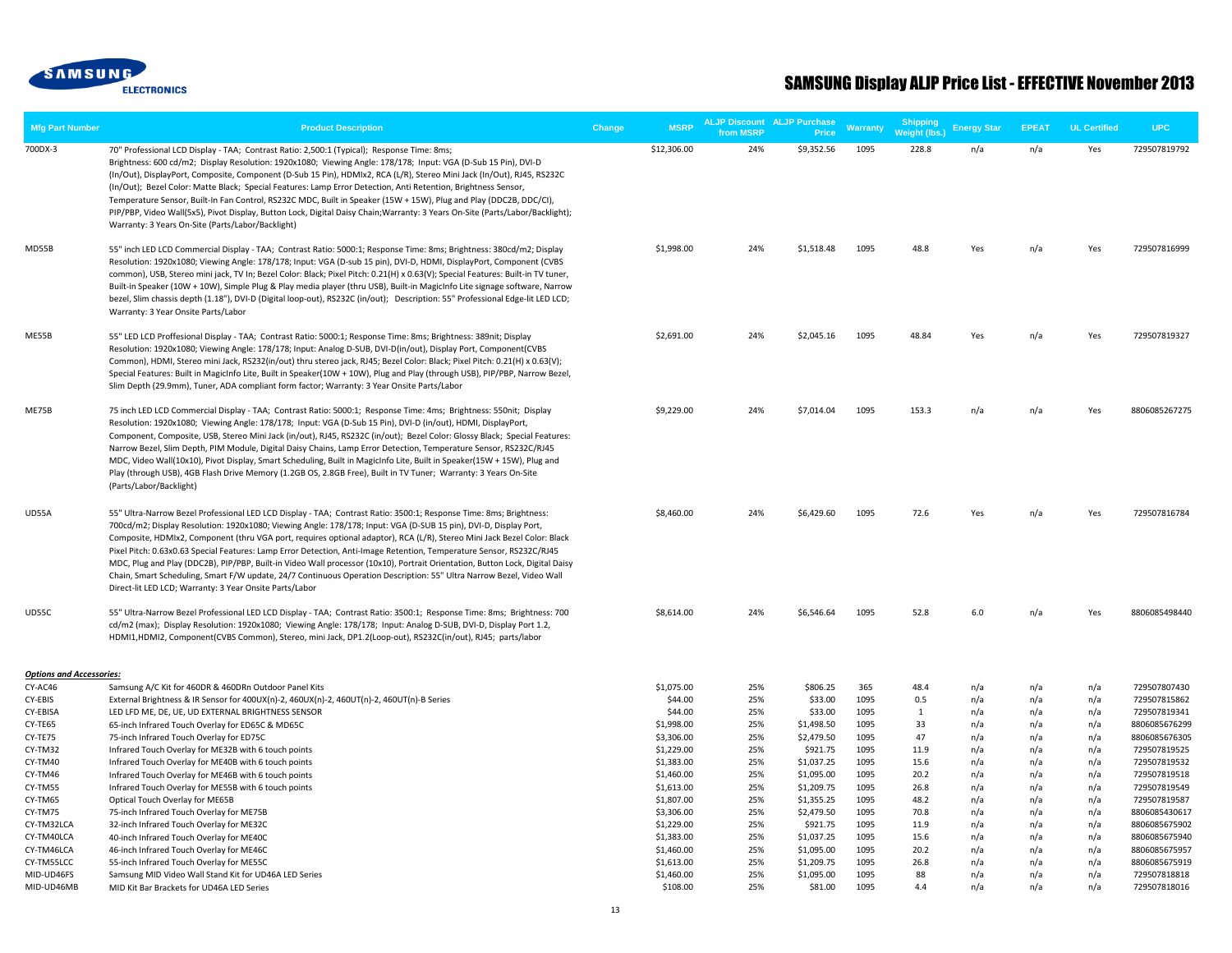

| <b>Mfg Part Number</b>      | <b>Product Description</b>                                                                          | <b>MSRP</b><br>Change | from MSRP | <b>ALJP Discount ALJP Purchase</b><br>Price | <b>Narranty</b> | <b>Shipping</b><br><b>Weight (lbs.)</b> | <b>Energy Star</b> | <b>EPEAT</b> | <b>UL Certified</b> | <b>UPC</b>    |
|-----------------------------|-----------------------------------------------------------------------------------------------------|-----------------------|-----------|---------------------------------------------|-----------------|-----------------------------------------|--------------------|--------------|---------------------|---------------|
| MID-UD55FS                  | Samsung MID Video Wall Stand Kit for UD55A LED Series                                               | \$1,691.00            | 25%       | \$1,268.25                                  | 1095            | 99                                      | n/a                | n/a          | n/a                 | 729507817996  |
| MID-UD55MB                  | MID Kit Bar Brackets for UD55A LED Series                                                           | \$131.00              | 25%       | \$98.25                                     | 1095            | 4.4                                     | n/a                | n/a          | n/a                 | 729507818009  |
| MID-UX40MB                  | MID Kit Bar Brackets for 400UX(n)-3 Series                                                          | \$108.00              | 25%       | \$81.00                                     | 1095            | 4.4                                     | n/a                | n/a          | n/a                 | 729507818122  |
| MID-UX46MB                  | MID Kit Bar Brackets for 460UX(n)-3 Series \$70.00 \$82.00 \$108.00                                 | \$108.00              | 25%       | \$81.00                                     | 1095            | 4.4                                     | n/a                | n/a          | n/a                 | 729507818115  |
| MID40-UX3                   | Samsung MID Interlocking Display Kit for 400UX(n)-3 Series                                          | \$1,383.00            | 25%       | \$1,037.25                                  | 1095            | 92                                      | n/a                | n/a          | n/a                 | 729507814698  |
| MID4046K                    | MID Accessory Kit without Base Stand for 400UX(n)-2, 460UX(n)-2 Series                              | \$306.00              | 25%       | \$229.50                                    | 1095            | 4.9                                     | n/a                | n/a          | n/a                 | 729507810300  |
| MID40DS                     | Samsung MID Interlocking Dummy Stand Kit for 400UX(n)-2 Series                                      | \$306.00              | 25%       | \$229.50                                    | 1095            | 20.4                                    | n/a                | n/a          | n/a                 | 729507815916  |
| MID46-UX3                   | Samsung MID Interlocking Display Kit for 460UX(n)-3 Series                                          | \$1,460.00            | 25%       | \$1,095.00                                  | 1095            | 110                                     | n/a                | n/a          | n/a                 | 729507814704  |
| MID462-UT2                  | Samsung MID Interlocking Display Kit for 460UT(n)-2, 460UT(n)-B Series                              | \$1,460.00            | 25%       | \$1,095.00                                  | 1095            | 103                                     | n/a                | n/a          | n/a                 | 729507814711  |
| MID462DS                    | Samsung MID Interlocking Dummy Stand Kit for 460UT(n)-2, 460UT(n)-B Series                          | \$306.00              | 25%       | \$229.50                                    | 1095            | 21.5                                    | n/a                | n/a          | n/a                 | 729507815923  |
| <b>MID462K</b>              | MID Accessory Kit without Base Stand for 460UT(n)-2 and 460UT(n)-B Series                           | \$306.00              | 25%       | \$229.50                                    | 1095            | 5.1                                     | n/a                | n/a          | n/a                 | 729507810317  |
| MID462MB                    | MID Kit Bar Brackets for 460UT(n)-2 and 460UT(n)-B models                                           | \$108.00              | 25%       | \$81.00                                     | 1095            | 4.4                                     | n/a                | n/a          | n/a                 | 729507816678  |
| MID46DS                     | Samsung MID Interlocking Dummy Stand Kit for 460UX(n)-2 Series                                      | \$306.00              | 25%       | \$229.50                                    | 1095            | 22.6                                    | n/a                | n/a          | n/a                 | 729507815879  |
| PIM-BD7                     | OPS Plug-In Media Player for ME65B / ME75B Series (32G SSD / 2G RAM / Win7)                         | \$977.00              | 25%       | \$732.75                                    | 1095            | 4.2                                     | n/a                | n/a          | Yes                 | 8806085199194 |
| PIM-BQ7P                    | OPS Plug-In Media Player for ME65B IWB Function (Quad Core / 128G SSD / 4G RAM / Win7 Pro)          | \$1,692.00            | 25%       | \$1,269.00                                  | 1095            | 4.2                                     | n/a                | n/a          | Yes                 | 8806085227217 |
| SBB-A                       | Slim Setback Box Media Player for ME / UE / UD / DE LED Series (16G SSD / 2G RAM)                   | \$885.00              | 25%       | \$663.75                                    | 1095            | 3.9                                     | n/a                | n/a          | n/a                 | 729507817927  |
| SBB-C                       | Slim Setback Box Media Player for MD'C' / ME'C' / UE'C' / UD'C' / UD'C'-B Series                    | \$885.00              | 25%       | \$663.75                                    | 1095            | $\overline{4}$                          | n/a                | n/a          | n/a                 | 8806085713567 |
| SBB-AD7                     | SBB Media Player for MD/ME/UE/UD/DE/SL46B/OL46B/460DR-2 Series (32G SSD/2G RAM/Win7)                | \$976.00              | 25%       | \$732.00                                    | 1095            | 5.5                                     | n/a                | n/a          | Yes                 | 8806085363489 |
| SBB-AQ7                     | SBB Media Player for MD/ME/UE/UD/DE/SL46B/OL46B/460DR-2 Series (Quad Core/32G SSD/4G RAM/Win7)      | \$1,306.00            | 25%       | \$979.50                                    | 1095            | 5.5                                     | n/a                | n/a          | Yes                 | 8806085363496 |
| SBB-CD7                     | Slim Setback Box Media Player for MD'C' / ME'C' / UE'C' / UD'C' / UD'C'-B Series                    | \$977.00              | 25%       | \$732.75                                    | 1095            | $\overline{4}$                          | n/a                | n/a          | Yes                 | 8806085742611 |
| SBB-CQ7                     | Slim Setback Box Media Player for MD'C' / ME'C' / UE'C' / UD'C' / UD'C'-B Series                    | \$1,306.00            | 25%       | \$979.50                                    | 1095            | $\overline{4}$                          | n/a                | n/a          | Yes                 | 8806085742628 |
| STN-520WE                   | STN-520WE Samsung Large Format Display Welcome Board for 40-52 LCD and 42-50 Plasma Models          | \$691.00              | 25%       | \$518.25                                    | 1095            | 101.2                                   | n/a                | n/a          | n/a                 | 729507809519  |
| STN-L3255D                  | Stand for FP-3, DX-3, UX(n)-3, UT(n)-2, UT(n)-B, TS-3 and 550DX LCD Series                          | \$45.00               | 25%       | \$33.75                                     | 1095            | 2.8                                     | n/a                | n/a          | n/a                 | 729507815725  |
| STN-L32D                    | Stand for 320MP-3, 320MXn-3 and 320TSn-3 Series                                                     | \$62.00               | 25%       | \$46.50                                     | 1095            | 6.6                                     | n/a                | n/a          | n/a                 | 729507816906  |
| STN-L4055AD                 | Stand for HE / ME / UE Series LED Models                                                            | \$62.00               | 25%       | \$46.50                                     | 1095            | 6.6                                     | n/a                | n/a          | n/a                 | 729507818023  |
| STN-L75D                    | Stand for ME75B                                                                                     | \$269.00              | 25%       | \$201.75                                    | 1095            | 12.5                                    | n/a                | n/a          | n/a                 | 8806085494466 |
| STN-L75E                    | Stand for ED75C                                                                                     | \$269.00              | 25%       | \$201.75                                    | 1095            | 2.8                                     | n/a                | n/a          | n/a                 | 8806085749337 |
| <b>WMB1900T</b>             | T Wall Mount Bracket 19"~22"                                                                        | \$31.00               | 25%       | \$23.25                                     | 1095            | 6.61                                    | n/a                | n/a          | n/a                 | 729507805436  |
| <b>WMB2400T</b>             | TOC Wall Mount Bracket for 24~25.5 VESA 100X100                                                     | \$31.00               | 25%       | \$23.25                                     | 1095            | 6.61                                    | n/a                | n/a          | n/a                 | 729507805443  |
| WMN-250MD                   | Wall Mount for ME32/40/46/55C, UE46/55C, DE40/46/55C, PE40/46/55C                                   | \$85.00               | 25%       | \$63.75                                     | 1095            | 3                                       | n/a                | n/a          | n/a                 | 8806085324442 |
| WMN22UDPD                   | Wall Mount for UD22B Series                                                                         | \$385.00              | 25%       | \$288.75                                    | 1095            | 14                                      | n/a                | n/a          | n/a                 | 887276017365  |
| WMN-4070SD                  | Wall Mount for HE40A / ME40A LED Models                                                             | \$169.00              | 25%       | \$126.75                                    | 1095            | 5.9                                     | n/a                | n/a          | n/a                 | 729507818030  |
| <b>WMN-4270SD</b>           | Wall Mount for EX / HE46A / ME46A / ME55A / UE46A / UE55A LED Models                                | \$92.00               | 25%       | \$69.00                                     | 1095            | 13.6                                    | n/a                | n/a          | n/a                 | 729507814841  |
| <b>WMN5770D</b>             | Wall Mount for 40-57"" LCD Models and 42-63"" Plasma Models                                         | \$199.00              | 25%       | \$149.25                                    | 1095            | 43                                      | n/a                | n/a          | n/a                 | 729507802855  |
| <b>WMTL4001D</b>            | Wall Mount for 32-inch LCD Displays                                                                 | \$92.00               | 25%       | \$69.00                                     | 1095            | 6.95                                    | n/a                | n/a          | n/a                 | 729507709581  |
| WMN-4675MD                  | Wall Mount for ED65/75C, MD65C, ME75C, UE46/55C, UD46/55C, UD46C-B                                  | \$346.00              | 25%       | \$259.50                                    | 1095            | $\mathbf{q}$                            | n/a                | n/a          | n/a                 | 8806085594258 |
|                             |                                                                                                     |                       |           |                                             |                 |                                         |                    |              |                     |               |
| <b>Extended Warranties:</b> |                                                                                                     |                       |           |                                             |                 |                                         |                    |              |                     |               |
| P-LM-1C3X23A                | LCD Monitor: 1 Yr Extended Warranty (Limited to models with standard 3 yr warranty from 17-23 inch) | \$38.00               | 25%       | \$28.50                                     | n/a             | n/a                                     | n/a                | n/a          | n/a                 | 729507813301  |
| P-LM-1C3X23C                | LCD Monitor: 1 Yr Extended Warranty (Limited to models with standard 1 yr warranty from 17-23 inch) | \$35.00               | 25%       | \$26.25                                     | n/a             | n/a                                     | n/a                | n/a          | n/a                 | 729507815060  |
| P-LM-1C3X26A                | LCD Monitor: 1 Yr Extended Warranty (Limited to models with standard 3 yr warranty from 24-26 inch) | \$45.00               | 25%       | \$33.75                                     | n/a             | n/a                                     | n/a                | n/a          | n/a                 | 729507813318  |
| P-LM-1C3X26C                | LCD Monitor: 1 Yr Extended Warranty (Limited to models with standard 1 yr warranty from 24-26 inch) | \$40.00               | 25%       | \$30.00                                     | n/a             | n/a                                     | n/a                | n/a          | n/a                 | 729507815107  |
| P-LM-1C3X30A                | 1 Yr Extended Warranty (Limited to models with standard 3 yr warranty Network Monitor & 27-30 inch) | \$48.00               | 25%       | \$36.00                                     | n/a             | n/a                                     | n/a                | n/a          | n/a                 | 729507813325  |
| P-LM-1C3X30C                | LCD Monitor: 1 Yr Extended Warranty (Limited to models with standard 1 yr warranty for 27-30 inch)  | \$43.00               | 25%       | \$32.25                                     | n/a             | n/a                                     | n/a                | n/a          | n/a                 | 729507815145  |
| P-LM-1N2X32H                | 1 Year Extended Warranty for 32 MP / MXn Series                                                     | \$78.00               | 25%       | \$58.50                                     | n/a             | n/a                                     | n/a                | n/a          | n/a                 | 729507812366  |
| P-LM-1N2X40H                | 1 Year Extended Warranty for 40 CX / FP / DX / UX / EX / BX / HE / ME Series                        | \$111.00              | 25%       | \$83.25                                     | n/a             | n/a                                     | n/a                | n/a          | n/a                 | 729507812564  |
| P-LM-1N2X46B                | 1 Year Extended Warranty for 46 460DRn-A, 460DRn-A-NT                                               | \$437.00              | 25%       | \$327.75                                    | n/a             | n/a                                     | n/a                | n/a          | n/a                 | 729507812847  |
| P-LM-1N2X46D                | 1 Year Extended Warranty for 46 DR / UT / UD, 55 UD Series                                          | \$238.00              | 25%       | \$178.50                                    | n/a             | n/a                                     | n/a                | n/a          | n/a                 | 729507812861  |
| P-LM-1N2X46H                | 1 Year Extended Warranty for 46 CX / FP / DX / UX / EX / HE / ME / UE Series                        | \$143.00              | 25%       | \$107.25                                    | n/a             | n/a                                     | n/a                | n/a          | n/a                 | 729507812359  |
| P-LM-1N2X52H                | 1 Year Extended Warranty for 32, 40, 46 TS(n) / 52 DX / 55 DX / EX / ME / UE Series                 | \$182.00              | 25%       | \$136.50                                    | n/a             | n/a                                     | n/a                | n/a          | n/a                 | 729507812618  |
| P-LM-1N2X57H                | 1 Year Extended Warranty for 46 460I-C, 460I-K, 57 DX, 65 FP and 65 TS Series                       | \$282.00              | 25%       | \$211.50                                    | n/a             | n/a                                     | n/a                | n/a          | n/a                 | 729507812410  |
| P-LM-1N2X70H                | 1 Year Extended Warranty for 70 DX(n) / TS(n) Series                                                | \$437.00              | 25%       | \$327.75                                    | n/a             | n/a                                     | n/a                | n/a          | n/a                 | 729507812397  |
| P-LM-1N2X82H                | 1 Year Extended Warranty for 82 DX(n) / TS(n) Series                                                | \$2,031.00            | 25%       | \$1,523.25                                  | n/a             | n/a                                     | n/a                | n/a          | n/a                 | 729507812533  |
| P-LM-1NXXSUR                | 1 Year Extended Warranty for SUR40 Display                                                          | \$615.00              | 25%       | \$461.25                                    | n/a             | n/a                                     | n/a                | n/a          | n/a                 | 880608509971  |
| P-LM-2C3X23A                | LCD Monitor: 2 Yr Extended Warranty (Limited to models with standard 3 yr warranty from 17-23 inch) | \$88.00               | 25%       | \$66.00                                     | n/a             | n/a                                     | n/a                | n/a          | n/a                 | 729507813332  |
| P-LM-2C3X23C                | LCD Monitor: 2 Yr Extended Warranty (Limited to models with standard 1 yr warranty from 17-23 inch) | \$66.00               | 25%       | \$49.50                                     | n/a             | n/a                                     | n/a                | n/a          | n/a                 | 729507815077  |
| P-LM-2C3X26A                | LCD Monitor: 2 Yr Extended Warranty (Limited to models with standard 3 yr warranty from 24-26 inch) | \$103.00              | 25%       | \$77.25                                     | n/a             | n/a                                     | n/a                | n/a          | n/a                 | 729507813356  |
| P-LM-2C3X26C                | LCD Monitor: 2 Yr Extended Warranty (Limited to models with standard 1 yr warranty from 24-26 inch) | \$78.00               | 25%       | \$58.50                                     | n/a             | n/a                                     | n/a                | n/a          | n/a                 | 729507815114  |
| P-LM-2C3X30A                | 2 Yr Extended Warranty (Limited to models with standard 3 yr warranty Network Monitor & 27-30 inch) | \$110.00              | 25%       | \$82.50                                     | n/a             | n/a                                     | n/a                | n/a          | n/a                 | 729507813349  |
| P-LM-2C3X30C                | LCD Monitor: 2 Yr Extended Warranty (Limited to models with standard 1 yr warranty for 27-30 inch)  | \$85.00               | 25%       | \$63.75                                     | n/a             | n/a                                     | n/a                | n/a          | n/a                 | 729507815152  |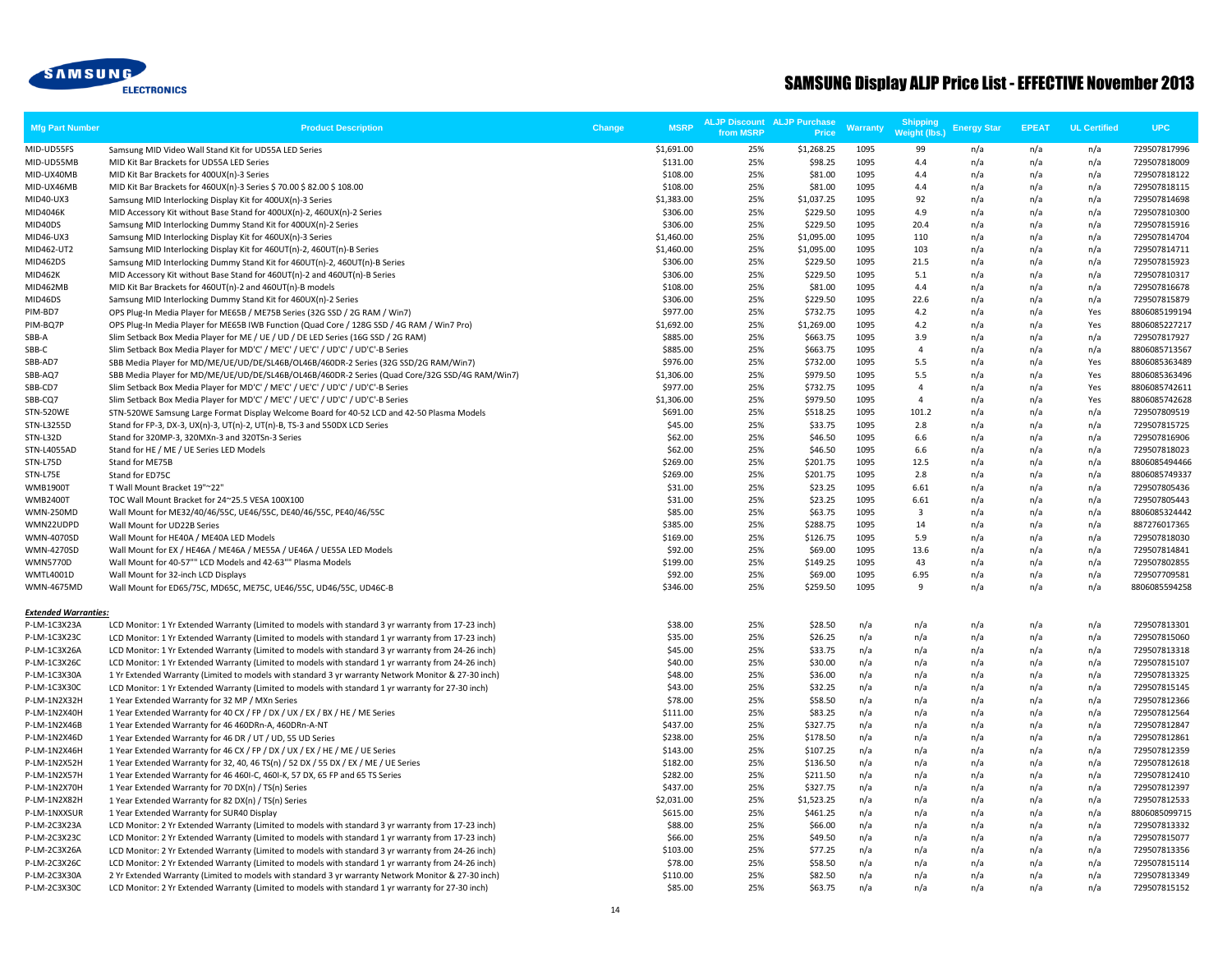

| Mfg Part Number                           | <b>Product Description</b>                                                                                                                                                                                | Change | <b>MSRP</b>          | <b>ALJP Discount ALJP Purchase</b><br>from MSRP | Price                | Warranty   | <b>Shipping</b><br><b>Weight (lbs.)</b> | <b>Energy Star</b> | <b>EPEAT</b> | <b>UL Certified</b> | <b>UPC</b>                   |
|-------------------------------------------|-----------------------------------------------------------------------------------------------------------------------------------------------------------------------------------------------------------|--------|----------------------|-------------------------------------------------|----------------------|------------|-----------------------------------------|--------------------|--------------|---------------------|------------------------------|
| P-LM-2N2X32H                              | 2 Year Extended Warranty for 32 MP / MXn Series                                                                                                                                                           |        | \$129.00             | 25%                                             | \$96.75              | n/a        | n/a                                     | n/a                | n/a          | n/a                 | 729507812526                 |
| P-LM-2N2X40H                              | 2 Year Extended Warranty for 40 CX / FP / DX / UX / EX / BX / HE / ME Series                                                                                                                              |        | \$182.00             | 25%                                             | \$136.50             | n/a        | n/a                                     | n/a                | n/a          | n/a                 | 729507812588                 |
| P-LM-2N2X46B                              | 2 Year Extended Warranty for 46 460DRn-A, 460DRn-A-NT                                                                                                                                                     |        | \$720.00             | 25%                                             | \$540.00             | n/a        | n/a                                     | n/a                | n/a          | n/a                 | 729507812908                 |
| P-LM-2N2X46D                              | 2 Year Extended Warranty for 46 DR / UT / UD, 55 UD Series                                                                                                                                                |        | \$392.00             | 25%                                             | \$294.00             | n/a        | n/a                                     | n/a                | n/a          | n/a                 | 729507812885                 |
| P-LM-2N2X46H                              | 2 Year Extended Warranty for 46 CX / FP / DX / UX / EX / HE / ME / UE Series                                                                                                                              |        | \$234.00             | 25%                                             | \$175.50             | n/a        | n/a                                     | n/a                | n/a          | n/a                 | 729507812441                 |
| P-LM-2N2X52H                              | 2 Year Extended Warranty for 32, 40, 46 TS(n) / 52 DX / 55 DX / EX / ME / UE Series                                                                                                                       |        | \$300.00             | 25%                                             | \$225.00             | n/a        | n/a                                     | n/a                | n/a          | n/a                 | 729507812595                 |
| P-LM-2N2X57H                              | 2 Year Extended Warranty for 46 460I-C, 460I-K, 57 DX, 65 FP and 65 TS Series                                                                                                                             |        | \$463.00             | 25%                                             | \$347.25             | n/a        | n/a                                     | n/a                | n/a          | n/a                 | 729507812502                 |
| P-LM-2N2X70H                              | 2 Year Extended Warranty for 70 DX(n) / TS(n) Series                                                                                                                                                      |        | \$720.00             | 25%                                             | \$540.00             | n/a        | n/a                                     | n/a                | n/a          | n/a                 | 729507812489                 |
| P-LM-2N2X82H                              | 2 Year Extended Warranty for 82 DX(n) / TS(n) Series                                                                                                                                                      |        | \$3,528.00           | 25%                                             | \$2,646.00           | n/a        | n/a                                     | n/a                | n/a          | n/a                 | 729507812465                 |
| P-LM-2NXXSUR                              | 2 Year Extended Warranty for SUR40 Display                                                                                                                                                                |        | \$1,077.00           | 25%                                             | \$807.75             | n/a        | n/a                                     | n/a                | n/a          | n/a                 | 887276017631                 |
| P-LM-3C3X23C                              | LCD Monitor: 3 Yr Extended Warranty (Limited to models with standard 1 yr warranty from 17-23 inch)                                                                                                       |        | \$98.00              | 25%                                             | \$73.50              | n/a        | n/a                                     | n/a                | n/a          | n/a                 | 729507815084                 |
| P-LM-3C3X26C                              | LCD Monitor: 3 Yr Extended Warranty (Limited to models with standard 1 yr warranty from 24-26 inch)                                                                                                       |        | \$115.00             | 25%<br>25%                                      | \$86.25              | n/a        | n/a                                     | n/a                | n/a          | n/a                 | 729507815121                 |
| P-LM-3C3X30C                              | LCD Monitor: 3 Yr Extended Warranty (Limited to models with standard 1 yr warranty for 27-30 inch)                                                                                                        |        | \$125.00             |                                                 | \$93.75              | n/a        | n/a                                     | n/a                | n/a          | n/a                 | 729507815169                 |
| P-LM-4C3X23C<br>P-LM-4C3X26C              | LCD Monitor :4 Yr Extended Warranty (Limited to models with standard 1 yr warranty from 17-23 inch)                                                                                                       |        | \$140.00<br>\$165.00 | 25%<br>25%                                      | \$105.00<br>\$123.75 | n/a        | n/a                                     | n/a                | n/a          | n/a                 | 729507815091<br>729507815138 |
| P-LM-4C3X30C                              | LCD Monitor: 4 Yr Extended Warranty (Limited to models with standard 1 yr warranty from 24-26 inch)<br>LCD Monitor: 4 Yr Extended Warranty (Limited to models with standard 1 yr warranty for 27-30 inch) |        | \$177.00             | 25%                                             | \$132.75             | n/a<br>n/a | n/a<br>n/a                              | n/a<br>n/a         | n/a<br>n/a   | n/a<br>n/a          | 729507815176                 |
| P-PM-1N3X50O                              | 1 Year Extended Warranty for P50HP Plasma Display                                                                                                                                                         |        | \$132.00             | 25%                                             | \$99.00              | n/a        | n/a                                     | n/a                | n/a          | n/a                 | 729507814285                 |
| P-PM-1N3X63O                              | 1 Year Extended Warranty for P63FP / P64FP Plasma Display                                                                                                                                                 |        | \$181.00             | 25%                                             | \$135.75             | n/a        | n/a                                     | n/a                | n/a          | n/a                 | 729507814278                 |
|                                           |                                                                                                                                                                                                           |        |                      |                                                 |                      |            |                                         |                    |              |                     |                              |
| <b>Enhanced Warranties:</b><br>CY-INHAH1H | LFD Install SVC, Hourly Rate, Over 8 Ft Install Height, After Business Hrs., 5-Hour Min. Charge                                                                                                           |        | \$500.00             | 15%                                             | \$425.00             | n/a        | n/a                                     | n/a                | n/a          | n/a                 | not assigned                 |
| CY-INHWH1H                                | LFD Install SVC, Hourly Rate, Over 8 Ft Install Height, Normal Business Hrs., 5-Hour Min. Charge                                                                                                          |        | \$385.00             | 15%                                             | \$327.25             | n/a        | n/a                                     | n/a                | n/a          | n/a                 | not assigned                 |
| CY-INSAH1H                                | LFD Install SVC, Hourly Rate, Under 8 Ft Install Height, After Business Hrs., 3-Hour Min. Charge                                                                                                          |        | \$346.00             | 15%                                             | \$294.10             | n/a        | n/a                                     | n/a                | n/a          | n/a                 | not assigned                 |
| CY-INSWH1H                                | LFD Install SVC, Hourly Rate, Under 8 Ft Install Height, Normal Business Hrs., 3-Hour Min. Charge                                                                                                         |        | \$231.00             | 15%                                             | \$196.35             | n/a        | n/a                                     | n/a                | n/a          | n/a                 | not assigned                 |
| P-LM-1N1X32A                              | 4 Year Fast Track Service for 32-inch Large Format LCD Displays                                                                                                                                           |        | \$182.00             | 25%                                             | \$136.50             | n/a        | n/a                                     | n/a                | n/a          | n/a                 | 729507814377                 |
| P-LM-1N1X32B                              | 4 Year White Glove / Fast Track Service for 32-inch Large Format LCD Displays                                                                                                                             |        | \$323.00             | 25%                                             | \$242.25             | n/a        | n/a                                     | n/a                | n/a          | n/a                 | 729507814391                 |
| P-LM-1N1X40A                              | 4 Year Fast Track Service for 40-inch Large Format LCD Displays                                                                                                                                           |        | \$201.00             | 25%                                             | \$150.75             | n/a        | n/a                                     | n/a                | n/a          | n/a                 | 729507814346                 |
| P-LM-1N1X40B                              | 4 Year White Glove / Fast Track Service for 40-inch Large Format LCD Displays                                                                                                                             |        | \$385.00             | 25%                                             | \$288.75             | n/a        | n/a                                     | n/a                | n/a          | n/a                 | 729507814414                 |
| P-LM-1N1X46A                              | 4 Year Fast Track Service for 46-inch Large Format LCD Displays                                                                                                                                           |        | \$239.00             | 25%                                             | \$179.25             | n/a        | n/a                                     | n/a                | n/a          | n/a                 | 729507814353                 |
| P-LM-1N1X46B                              | 4 Year White Glove / Fast Track Service for 46-inch Large Format LCD Displays                                                                                                                             |        | \$422.00             | 25%                                             | \$316.50             | n/a        | n/a                                     | n/a                | n/a          | n/a                 | 729507814438                 |
| P-LM-1N1X50A                              | 3 Year Fast Track Service for 50-inch Large Format Plasma Displays                                                                                                                                        |        | \$259.00             | 25%                                             | \$194.25             | n/a        | n/a                                     | n/a                | n/a          | n/a                 | 729507814667                 |
| P-LM-1N1X50B                              | 3 Year White Glove / Fast Track Service for 50-inch Large Format Plasma Displays                                                                                                                          |        | \$351.00             | 25%                                             | \$263.25             | n/a        | n/a                                     | n/a                | n/a          | n/a                 | 729507814674                 |
| P-LM-1N1X57A                              | 4 Year Fast Track Service for 52 - 65-inch Large Format LCD Displays                                                                                                                                      |        | \$327.00             | 25%                                             | \$245.25             | n/a        | n/a                                     | n/a                | n/a          | n/a                 | 729507814490                 |
| P-LM-1N1X57B                              | 4 Year White Glove / Fast Track Service for 52 - 65-inch Large Format LCD Displays                                                                                                                        |        | \$484.00             | 25%                                             | \$363.00             | n/a        | n/a                                     | n/a                | n/a          | n/a                 | 729507814452                 |
| P-LM-1N1X63A                              | 3 Year Fast Track Service for 63-64-inch Large Format Plasma Displays                                                                                                                                     |        | \$263.00             | 25%                                             | \$197.25             | n/a        | n/a                                     | n/a                | n/a          | n/a                 | 729507814650                 |
| P-LM-1N1X63B                              | 3 Year White Glove / Fast Track Service for 63-64-inch Large Format Plasma Displays                                                                                                                       |        | \$362.00             | 25%                                             | \$271.50             | n/a        | n/a                                     | n/a                | n/a          | n/a                 | 729507814643                 |
| P-LM-2N1X32A                              | 5 Year Fast Track Service for 32-inch Large Format LCD Displays                                                                                                                                           |        | \$241.00             | 25%                                             | \$180.75             | n/a        | n/a                                     | n/a                | n/a          | n/a                 | 729507814384                 |
| P-LM-2N1X32B                              | 5 Year White Glove / Fast Track Service for 32-inch Large Format LCD Displays                                                                                                                             |        | \$429.00             | 25%                                             | \$321.75             | n/a        | n/a                                     | n/a                | n/a          | n/a                 | 729507814407                 |
| P-LM-2N1X40A                              | 5 Year Fast Track Service for 40-inch Large Format LCD Displays                                                                                                                                           |        | \$268.00             | 25%                                             | \$201.00             | n/a        | n/a                                     | n/a                | n/a          | n/a                 | 729507814360                 |
| P-LM-2N1X40B                              | 5 Year White Glove / Fast Track Service for 40-inch Large Format LCD Displays                                                                                                                             |        | \$511.00             | 25%                                             | \$383.25             | n/a        | n/a                                     | n/a                | n/a          | n/a                 | 729507814421                 |
| P-LM-2N1X46A                              | 5 Year Fast Track Service for 46-inch Large Format LCD Displays                                                                                                                                           |        | \$317.00             | 25%                                             | \$237.75             | n/a        | n/a                                     | n/a                | n/a          | n/a                 | 729507814520                 |
| P-LM-2N1X46B                              | 5 Year White Glove / Fast Track Service for 46-inch Large Format LCD Displays                                                                                                                             |        | \$560.00             | 25%                                             | \$420.00             | n/a        | n/a                                     | n/a                | n/a          | n/a                 | 729507814445                 |
| P-LM-2N1X57A                              | 5 Year Fast Track Service for 52 - 65-inch Large Format LCD Displays                                                                                                                                      |        | \$433.00             | 25%                                             | \$324.75             | n/a        | n/a                                     | n/a                | n/a          | n/a                 | 729507814537                 |
| P-LM-2N1X57B                              | 5 Year White Glove / Fast Track Service for 52 - 65-inch Large Format LCD Displays                                                                                                                        |        | \$642.00             | 25%                                             | \$481.50             | n/a        | n/a                                     | n/a                | n/a          | n/a                 | 729507814469                 |
| P-LM-NN1X32A                              | 3 Year Fast Track Service for 32-inch Large Format LCD Displays                                                                                                                                           |        | \$87.00              | 25%                                             | \$65.25              | n/a        | n/a                                     | n/a                | n/a          | n/a                 | 729507813592                 |
| P-LM-NN1X32B                              | 3 Year White Glove / Fast Track Service for 32-inch Large Format LCD Displays                                                                                                                             |        | \$215.00             | 25%                                             | \$161.25             | n/a        | n/a                                     | n/a                | n/a          | n/a                 | 729507813523                 |
| P-LM-NN1X40A                              | 3 Year Fast Track Service for 40-inch Large Format LCD Displays                                                                                                                                           |        | \$121.00             | 25%                                             | \$90.75              | n/a        | n/a                                     | n/a                | n/a          | n/a                 | 729507813639                 |
| P-LM-NN1X40B                              | 3 Year White Glove / Fast Track Service for 40-inch Large Format LCD Displays                                                                                                                             |        | \$250.00             | 25%                                             | \$187.50             | n/a        | n/a                                     | n/a                | n/a          | n/a                 | 729507813530                 |
| P-LM-NN1X46A                              | 3 Year Fast Track Service for 46-inch Large Format LCD Displays                                                                                                                                           |        | \$160.00             | 25%                                             | \$120.00             | n/a        | n/a                                     | n/a                | n/a          | n/a                 | 729507813660                 |
| P-LM-NN1X46B                              | 3 Year White Glove / Fast Track Service for 46-inch Large Format LCD Displays                                                                                                                             |        | \$298.00             | 25%                                             | \$223.50             | n/a        | n/a                                     | n/a                | n/a          | n/a                 | 729507813646                 |
| P-LM-NN1X46W                              | Fast Track-White Glove Service-After Hours and Weekends-Up to 46 inch Displays                                                                                                                            |        | \$269.00             | 25%                                             | \$201.75             | n/a        | n/a                                     | n/a                | n/a          | n/a                 | not assigned                 |
| P-LM-NN1X50A                              | 2 Year Fast Track Service for 50-inch Large Format Plasma Displays                                                                                                                                        |        | \$150.00             | 25%                                             | \$112.50             | n/a        | n/a                                     | n/a                | n/a          | n/a                 | 729507814247                 |
| P-LM-NN1X50B                              | 2 Year White Glove / Fast Track Service for 50-inch Large Format Plasma Displays                                                                                                                          |        | \$252.00             | 25%                                             | \$189.00             | n/a        | n/a                                     | n/a                | n/a          | n/a                 | 729507813509                 |
| P-LM-NN1X57A                              | 3 Year Fast Track Service for 52 - 65-inch Large Format LCD Displays                                                                                                                                      |        | \$183.00             | 25%                                             | \$137.25             | n/a        | n/a                                     | n/a                | n/a          | n/a                 | 729507813516                 |
| P-LM-NN1X57B                              | 3 Year White Glove / Fast Track Service for 52 - 65-inch Large Format LCD Displays                                                                                                                        |        | \$308.00             | 25%                                             | \$231.00             | n/a        | n/a                                     | n/a                | n/a          | n/a                 | 729507813622                 |
| P-LM-NN1X63A                              | 2 Year Fast Track Service for 63-64-inch Large Format Plasma Displays                                                                                                                                     |        | \$323.00             | 25%                                             | \$242.25             | n/a        | n/a                                     | n/a                | n/a          | n/a                 | 729507813578                 |
| P-LM-NN1X63B                              | 2 Year White Glove / Fast Track Service for 63-64-inch Large Format Plasma Displays                                                                                                                       |        | \$419.00             | 25%                                             | \$314.25             | n/a        | n/a                                     | n/a                | n/a          | n/a                 | 729507813547                 |
| P-LM-NN1X46O                              | Next Business Day White Glove Service / Standard Business Hours - 46-inch LFD Models                                                                                                                      |        | \$239.00             | 25%                                             | \$179.25             | n/a        | n/a                                     | n/a                | n/a          | n/a                 | 8808993943319                |
| P-LM-NN1X55O                              | Next Business Day White Glove Service / Standard Business Hours - 55 LFD Models                                                                                                                           |        | \$239.00             | 25%                                             | \$179.25             | n/a        | n/a                                     | n/a                | n/a          | n/a                 | not assigned                 |